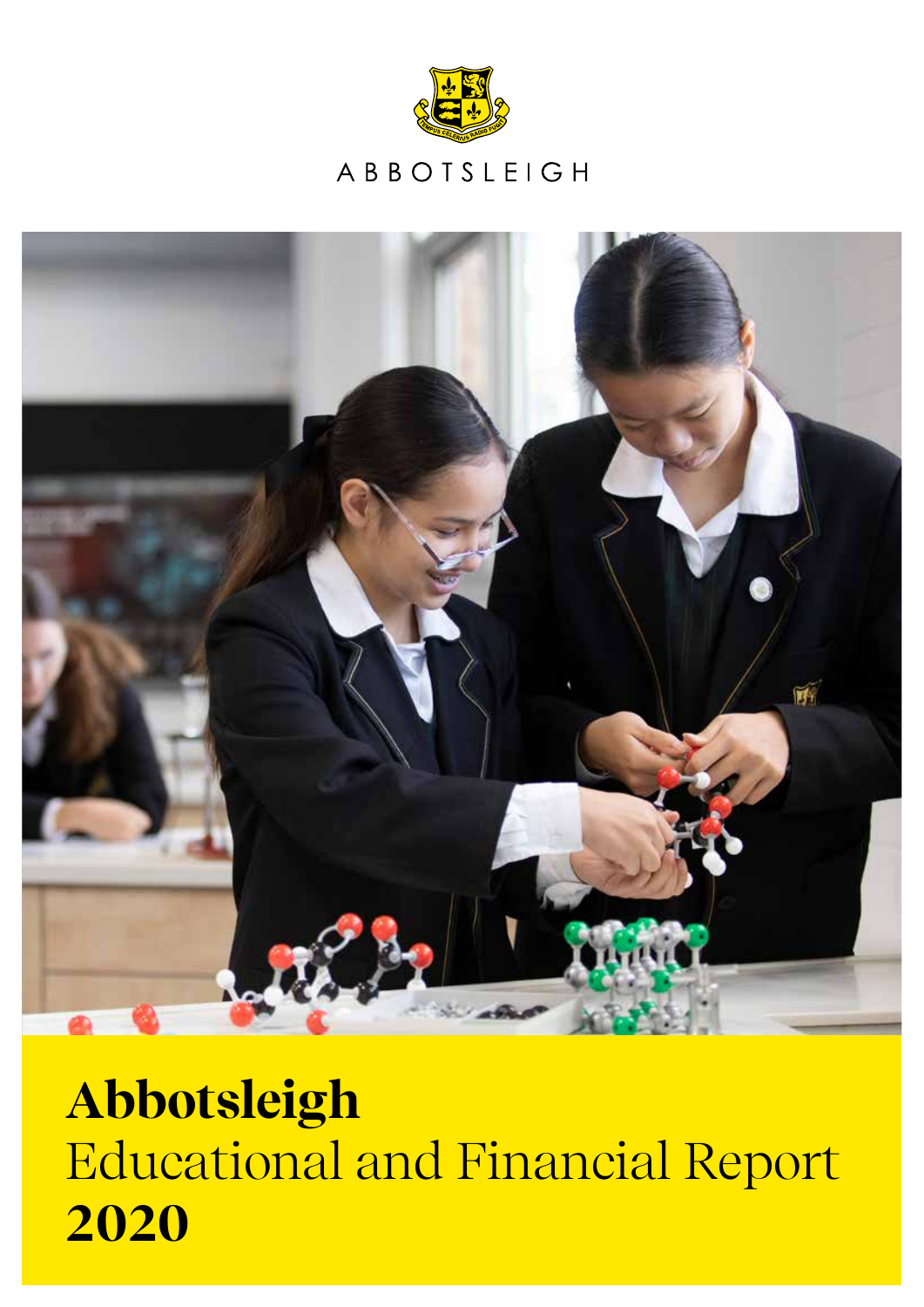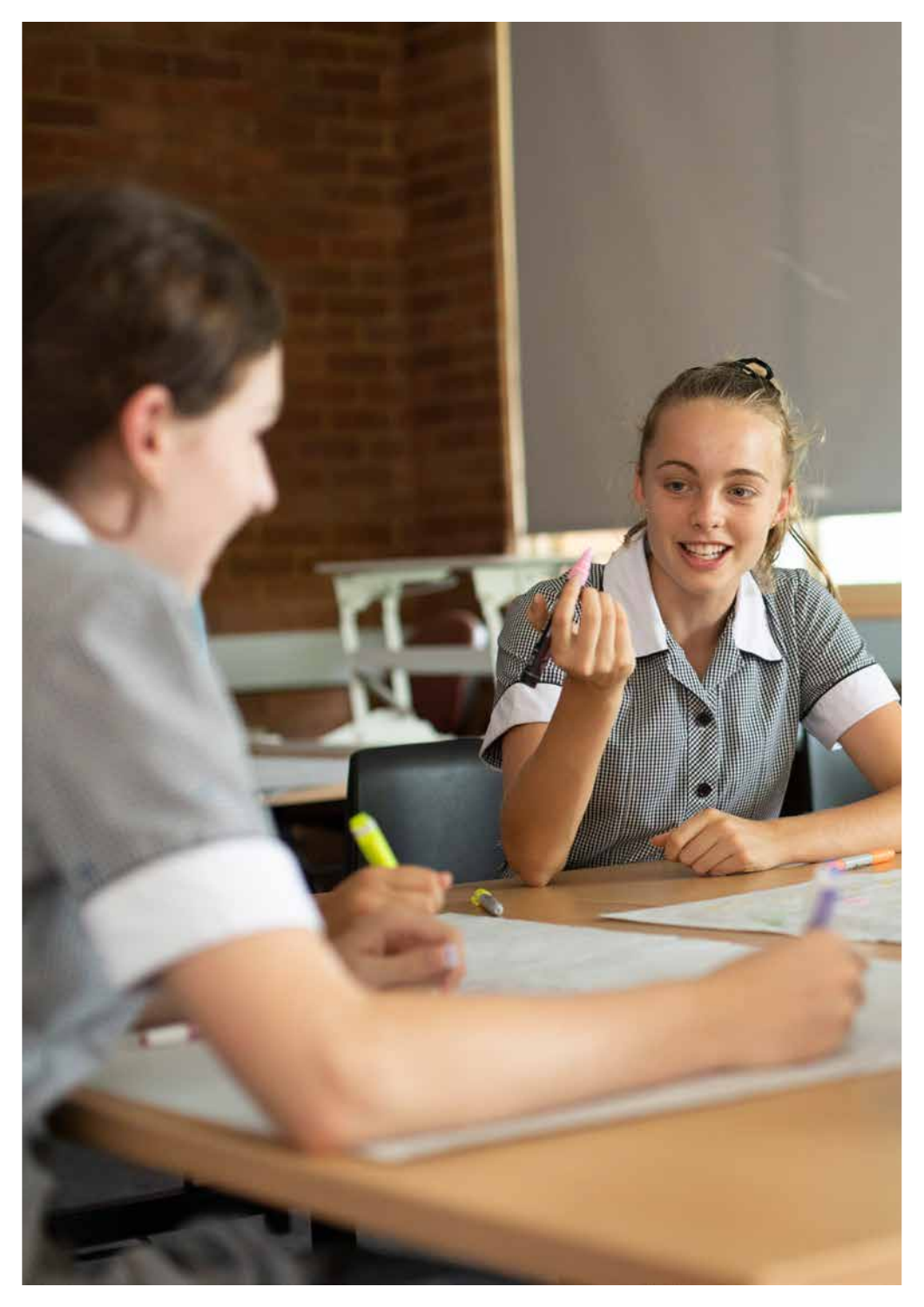# Contents

| Table 1 - Higher School Certificate band distributions by course 2020 (white rows) and 2019 (yellow rows) 6 |  |
|-------------------------------------------------------------------------------------------------------------|--|
|                                                                                                             |  |
|                                                                                                             |  |
|                                                                                                             |  |
|                                                                                                             |  |
|                                                                                                             |  |
|                                                                                                             |  |
|                                                                                                             |  |
|                                                                                                             |  |
|                                                                                                             |  |
|                                                                                                             |  |
|                                                                                                             |  |
|                                                                                                             |  |
|                                                                                                             |  |
|                                                                                                             |  |
|                                                                                                             |  |
|                                                                                                             |  |
|                                                                                                             |  |
|                                                                                                             |  |
|                                                                                                             |  |
|                                                                                                             |  |
|                                                                                                             |  |
|                                                                                                             |  |
|                                                                                                             |  |
|                                                                                                             |  |
|                                                                                                             |  |
|                                                                                                             |  |
|                                                                                                             |  |
|                                                                                                             |  |
|                                                                                                             |  |
|                                                                                                             |  |
|                                                                                                             |  |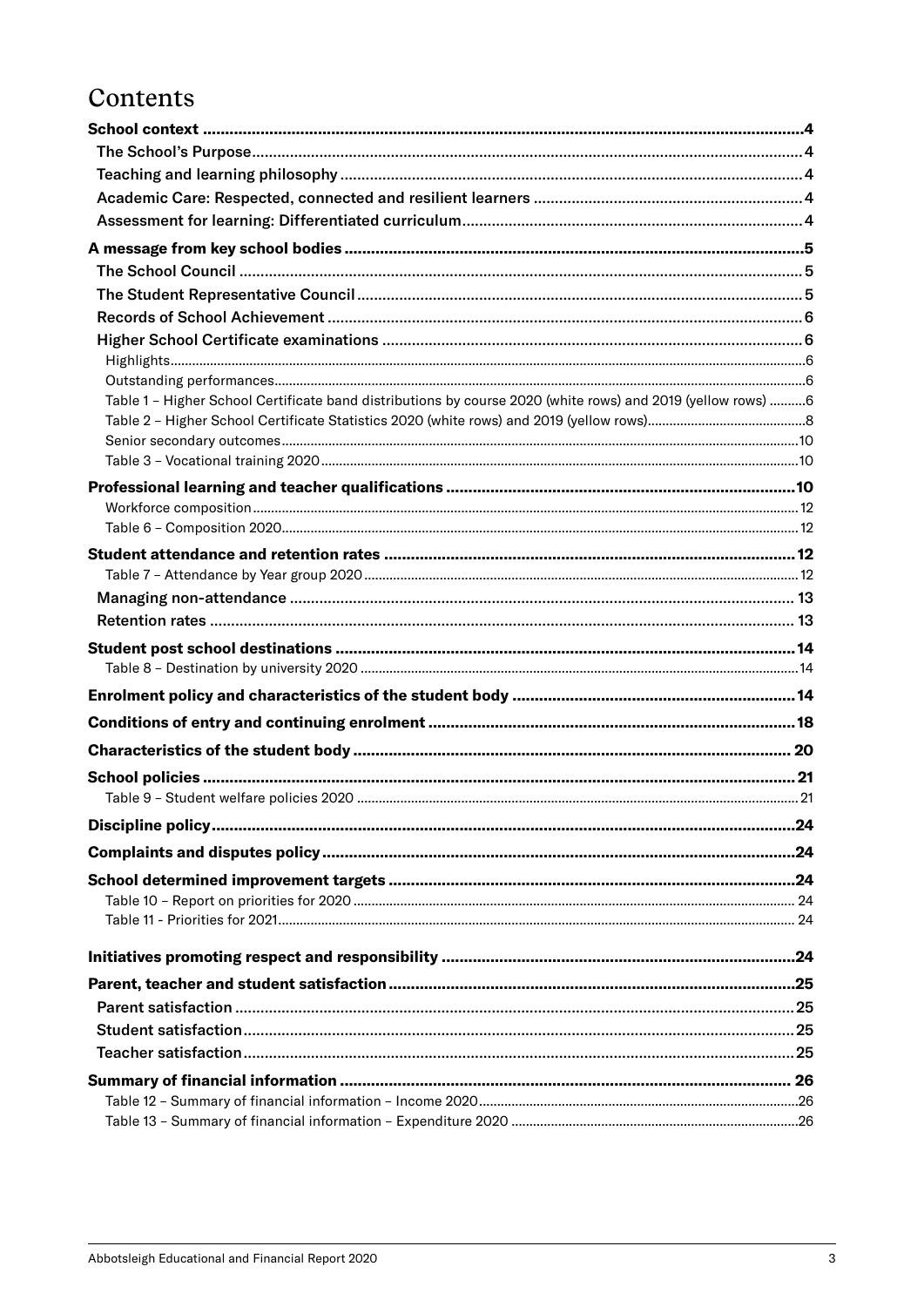### School context

#### **The School's Purpose**

Abbotsleigh is an independent Anglican School for girls that encourages each girl to develop her potential by fostering her pursuit of personal and academic excellence. The School provides a quality, well balanced education, underpinned by Christian faith. Each girl is empowered to be a courageous, constructive and compassionate world citizen, who embraces diversity and has a will to serve others.

#### **Teaching and learning philosophy**

Abbotsleigh is committed to providing challenging learning experiences, maintaining developmentally appropriate expectations for all students and promoting achievement. All students have opportunities to reach their potential socially, emotionally, spiritually, physically, creatively and academically. Positive and flexible learning environments are created to encourage all students to develop their areas of personal strength, interest and aptitude. Girls are encouraged to take responsibility for their own learning and to set realistic goals so they can attain their personal and academic best.

We recognise the need to acknowledge individual differences and promote developmentally appropriate opportunities to address the needs of our students. Our approach acknowledges the importance of exposure to a broad and balanced curriculum, and we believe that the role of the School is to provide access to a wide range of challenging and extending learning opportunities. Experiential and enquiry-based learning are essential aspects of our pedagogy so that curiosity is fostered and students 'learn by doing'. Annual outdoor education and a broad array of Service-Learning opportunities are examples that illustrate our commitment to developing healthy interpersonal relationships and providing timely opportunities to engage in authentic learning experiences.

Customised online learning spaces and communities are created to equip students to engage in ethical partnerships in a globally networked society.

#### **Academic Care: Respected, connected and resilient learners**

The School operates on the premise that respect and responsibility underpin the behaviour and interactions of all girls and staff. While we recognise that all girls need to be nurtured to ensure their potential is realised, we equally realise that the ways in which their pastoral care will be structured and delivered will vary according to the age and maturity of the girls as they move from Kindergarten to Year 12.

In the Junior School the classroom teacher is the pivotal person around whom each girl's pastoral needs are initially recognised and most regularly met. Class based programs raise issues of personal wellbeing and from registration to dismissal each day, classroom teachers are monitoring the girls' behaviour and performance.

In order to create connections and links within our School community, Middle School and Senior College students join a Tutor Group comprising girls in a common House within the year group. Tutor groups work closely with their tutor on service, leadership, recreational and creative pursuits. Tutors and Year Coordinators collaborate to design and implement proactive, supportive and integrated academic care strategies to help develop approaches to learning that are appropriate to each age group. The pastoral care program is led by the Deputy Headmistress and supported by the School Counsellors, the Head of Middle School, the Head of Senior College and the Head of Boarding.

Our cocurricular program, including AbbSchool and Service-Learning, provides a systematic, coordinated approach which promotes student leadership at all year levels. The goal is to encourage ethical, critically constructive and creative problem solvers who develop into resilient and responsible citizens.

#### **Assessment for learning: Differentiated curriculum**

Abbotsleigh aims to provide good, whole School enrichment for students of all levels of ability and encourages all students to take pride in their efforts and celebrate their personal successes. We aim to create a School environment that provides rich and varied classroom experiences for all students and utilises cocurricular opportunities in such a way that all students may have the opportunity to excel.

Equality of opportunity does not mean identical provision for all. The identified needs of students, including gifted and talented students, may require a variety of types of support. The School aims to identify and monitor the needs of our most able students and those of students requiring additional support at the earliest possible stages, and to this end, a variety of identification and continuous assessment procedures are used.

Education Services collaborates with classroom teachers and other specialist teachers to identify students and plan, implement and monitor programs. The support staff may also help teaching staff devise strategies for the provision of subject differentiation to provide additional scaffolding or extension beyond the whole School enrichment experiences provided for all students where appropriate.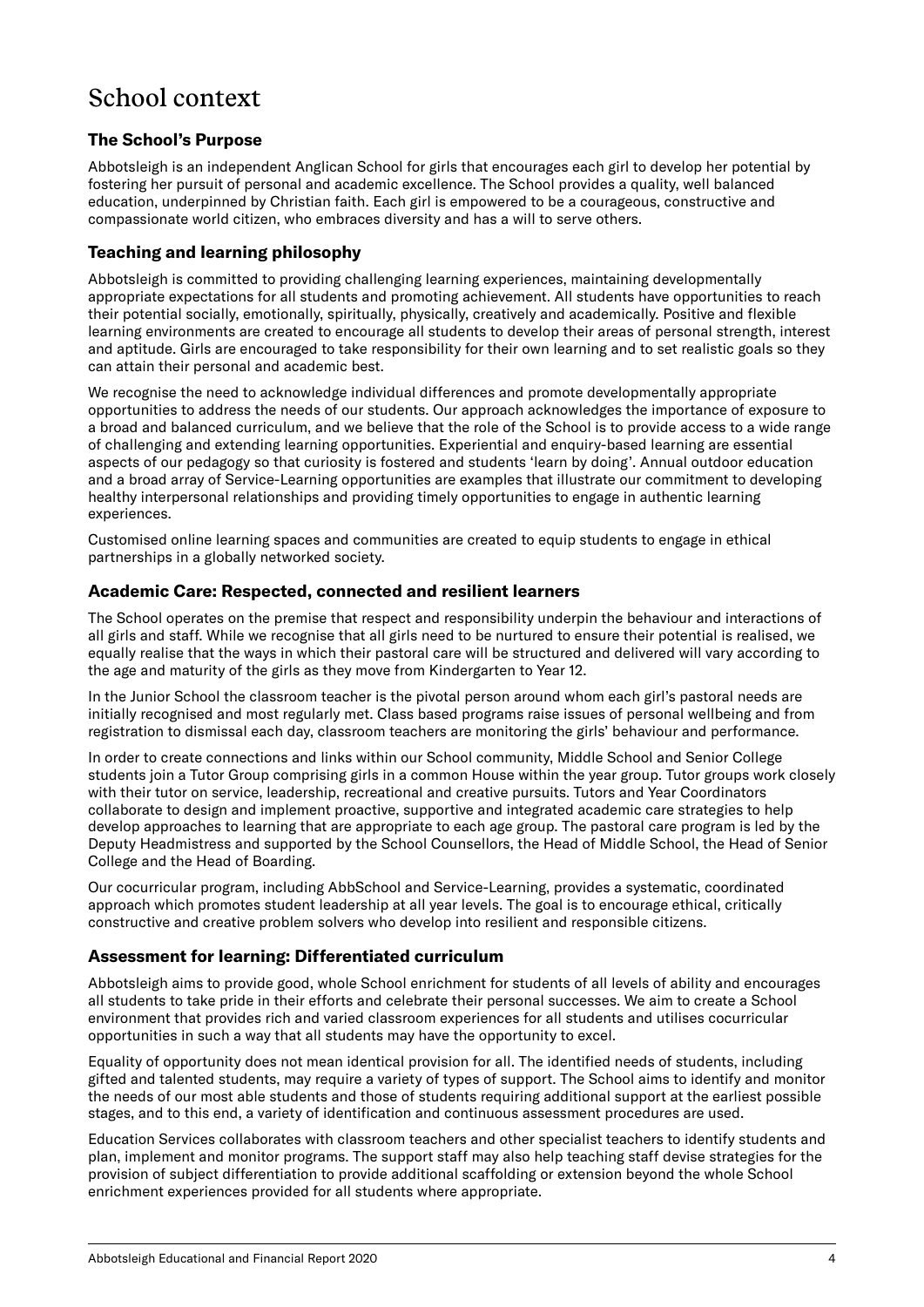# A message from key school bodies

#### **The School Council**

*For many generations, Abbotsleigh has been empowering young women by providing them with an education that prepares them for their future. Education includes more than academic excellence, so Abbotsleigh seeks to focus on the whole girl, offering girls unparalleled opportunities to develop their gifts and talents as well as their character. Having been founded on Christian principles, Abbotsleigh continues to guide students spiritually in their search for truth and wisdom.*

*Our aim is to deliver a deeper learning that educates and empowers the 'whole girl', so she can unleash her potential within and way beyond the classroom.*

*By giving every girl the opportunity to do more, she has the ability to be more*

#### **The Student Representative Council**

The Student Representative Council is a forum for students to demonstrate leadership, initiative and teamwork while developing an understanding of the role of service.

The Junior School Student Representative Council is made up of the SRC Representatives from Infants through to Year 2 and the Class and Vice Captains from Year 3 to Year 5. Representatives from Year 6 also attend to ensure whole school representation. They also assist the Infants SRC Representatives by taking them to each meeting and helping them take notes so that the girls can report back to their classes on what was discussed.

The Junior School SRC is run by the Junior School Captain and Vice Captain and meetings are held once a fortnight during lunchtime. The SRC gives each girl in the Junior School the opportunity to consider changes or improvements that could be made to better the School's environment or classroom areas.

In the Senior School students from Years 7 to 12 are selected to act as representatives on the Council following expressions of interest. The SRC Prefect from Year 12 is responsible for leading and coordinating the Council. The SRC provides a forum for discussion of ideas for continuous improvement throughout the Senior School. From time to time the SPC promotes charitable causes or supports School service initiatives.

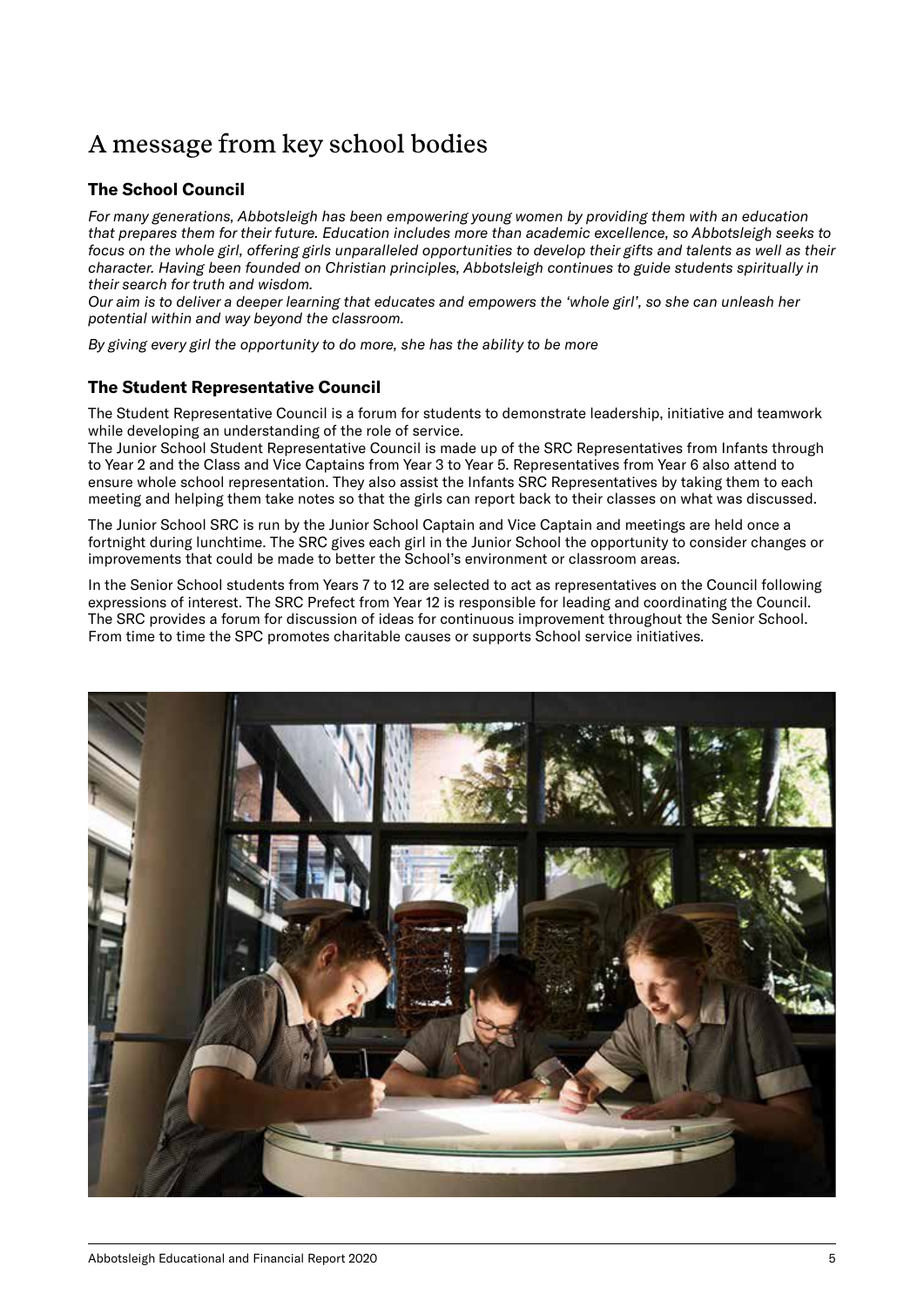# Record of Achievement and Higher School Certificate Performance

#### **Records of School Achievement**

No Abbotsleigh student terminated her program of study prior to the end of Year 10, 11 or 12 and, consequently no Records of School Achievement were issued by the NESA.

#### **Higher School Certificate examinations**

In 2020, 152 girls from Abbotsleigh sat for Higher School Certificate examinations in 40 courses.

#### **Highlights**

- 21 Abbotsleigh students were recipients of the Premier's Award for Excellence by scoring Band 6 in 10 or more units of study.
- 66.4% of Abbotsleigh students achieved an ATAR over 90.

#### Outstanding performances

- Modern History 2nd and 17th in the state
- PDHPE 5th, 6th and 8th in the state
- 100% of Abbotsleigh candidates in the top band Japanese Beginners, Latin Extension, Music 1, Music Extension
- 100% of Abbotsleigh candidates in the top two bands Chinese Continuers, Chinese in Context, Design and Technology, English EAL/D, English Extension 1, French Continuers, French Extension, German Extension, Music 2, Science Extension, Visual Arts
- Over 90% of Abbotsleigh candidates in the top two bands English Advanced, History Extension, Mathematics Extension 2, PDHPE

Tables 1 and 2 below detail the State and School means for each Higher School Certificate course and indicate the percentage of Abbotsleigh's candidature in each band for each course. Abbotsleigh's 2019 results are included to provide a point of comparison. Abbotsleigh's excellent results in the 2020 Higher School Certificate are consistent with performances in previous years.

#### Table 1 – Higher School Certificate band distributions by course 2020 (white rows) and 2019 (yellow rows)

|                                          |                           | Band 6 |       |          | Band 5 |              | Band 4 |
|------------------------------------------|---------------------------|--------|-------|----------|--------|--------------|--------|
| <b>Subject</b>                           | <b>Number of students</b> | %Abb   | %NSW  | %Abb     | %NSW   | %Abb         | %NSW   |
| <b>Ancient History</b>                   | 21                        | 47.61  | 8.86  | 38.09    | 24.51  | 14.28        | 29.5   |
| <b>Ancient History</b>                   | 16                        | 50     | 9.21  | 50       | 26.25  | $\mathbf{O}$ | 29.33  |
| Biology                                  | 50                        | 44.00  | 6.50  | 40       | 24.22  | 12           | 31.94  |
| <b>Biology</b>                           | 61                        | 39.34  | 7.31  | 52.46    | 24     | 6.557        | 28.72  |
| <b>Business Studies</b>                  | 43                        | 30.23  | 9.40  | 48.83    | 25.92  | 16.27        | 27.08  |
| <b>Business Studies</b>                  | 49                        | 42.86  | 9.34  | 48.98    | 23.68  | 8.163        | 28.39  |
| Chemistry                                | 42                        | 30.95  | 13.36 | 52.38    | 29.74  | 14.28        | 26.43  |
| Chemistry                                | 53                        | 33.96  | 16.04 | 45.28    | 29.89  | 16.98        | 21.11  |
| Chinese in Context                       | $\overline{4}$            | 75     | 55.47 | 25       | 33.57  | $\Omega$     | 10.21  |
| <b>Chinese Continuers</b>                | $\overline{4}$            | 75     | 43.31 | 25       | 32.62  | $\mathbf 0$  | 12.83  |
| <b>Chinese Continuers</b>                | 3                         | 100    | 40.44 | $\Omega$ | 38.76  | $\mathbf{O}$ | 13.48  |
| Design & Technology                      | 18                        | 55.55  | 15.72 | 44.44    | 31.54  | $\mathbf 0$  | 35.96  |
| Design & Technology                      | 13                        | 61.54  | 14.33 | 38.46    | 32.2   | $\Omega$     | 35.45  |
| Drama                                    | 22                        | 40.90  | 19.22 | 31.81    | 28.19  | 27.27        | 42.87  |
| <b>Drama</b>                             | 16                        | 25     | 15.1  | 62.5     | 28.56  | 12.5         | 40.39  |
| Earth & Environmental Science            | 13                        | 38.46  | 6.47  | 30.76    | 23.14  | 15.38        | 31.64  |
| <b>Earth &amp; Environmental Science</b> | 8                         | 50     | 5.66  | 25       | 25.4   | 12.5         | 35.31  |
| Economics                                | 33                        | 33.33  | 13.45 | 48.48    | 38.04  | 15.15        | 26.08  |
| <b>Economics</b>                         | 33                        | 27.27  | 15.2  | 57.58    | 36.53  | 9.091        | 22.75  |
| English Advanced                         | 131                       | 45.80  | 14.20 | 45.56    | 49.18  | 7.63         | 31.35  |
| <b>English Advanced</b>                  | 131                       | 46.56  | 13.47 | 50.38    | 48.32  | 3.053        | 30.05  |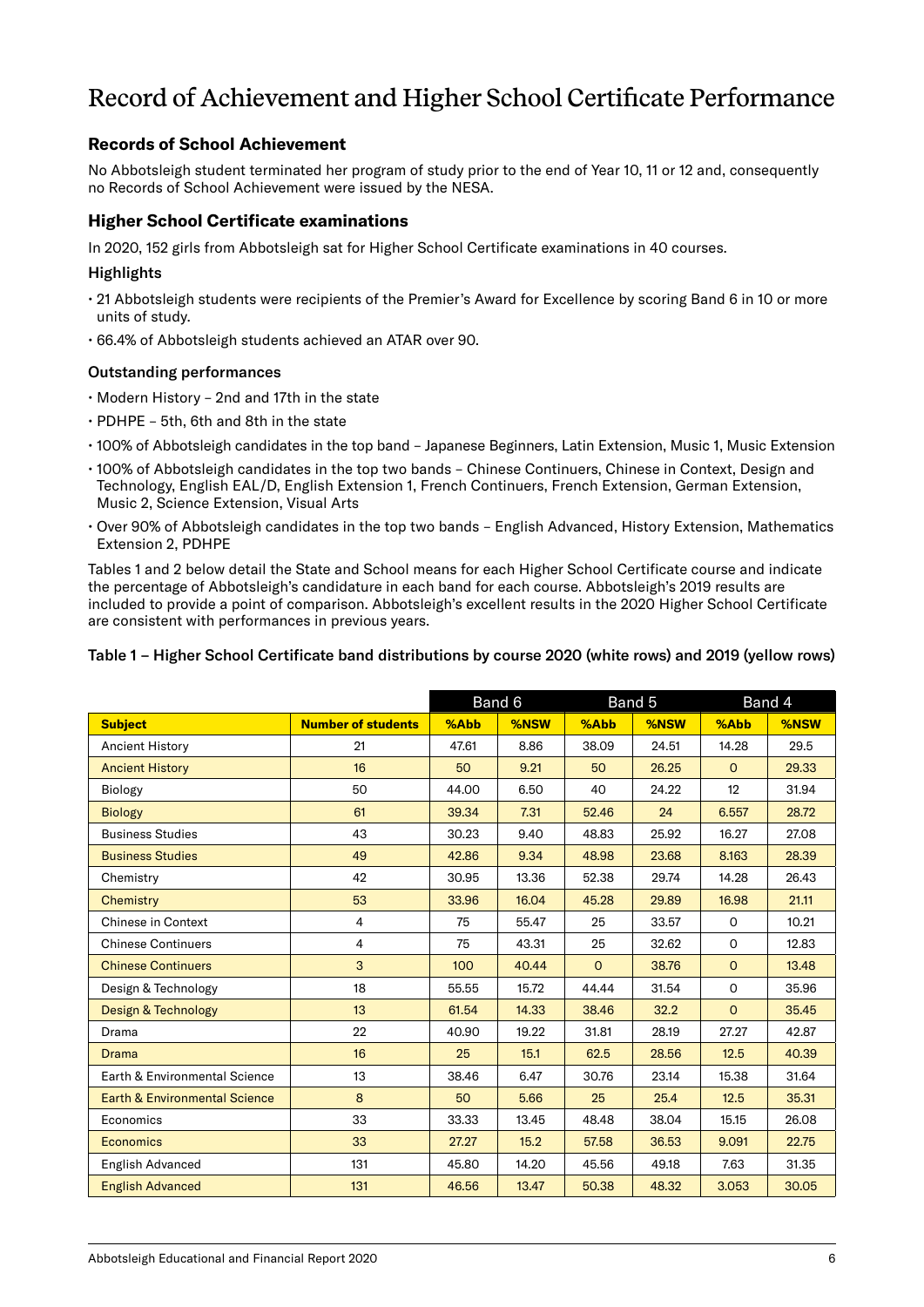|                                 |                           | Band 6       |       | Band 5 |       | Band 4       |       |
|---------------------------------|---------------------------|--------------|-------|--------|-------|--------------|-------|
| <b>Subject</b>                  | <b>Number of students</b> | %Abb         | %NSW  | %Abb   | %NSW  | %Abb         | %NSW  |
| <b>English Standard</b>         | 19                        | 0            | 0.54  | 36.84  | 11.02 | 57.89        | 46.08 |
| <b>English Standard</b>         | 8                         | $\mathsf{O}$ | 0.66  | 62.5   | 11.09 | 12.5         | 40.06 |
| English EAL/D                   | $\overline{2}$            | 0            | 3.36  | 100    | 22.74 | $\mathbf 0$  | 31.10 |
| English EAL/D                   | 11                        | 45.45        | 3.88  | 45.45  | 19.57 | 9.091        | 34.7  |
| <b>French Continuers</b>        | 11                        | 54.54        | 30.52 | 45.45  | 33.05 | $\mathsf{O}$ | 21.75 |
| <b>French Continuers</b>        | 12                        | 16.67        | 30.86 | 41.67  | 33.79 | 41.67        | 22.83 |
| Geography                       | 39                        | 56.41        | 12.51 | 28.20  | 29.32 | 12.82        | 29.07 |
| Geography                       | 24                        | 62.5         | 10.32 | 37.5   | 32.86 | $\mathbf 0$  | 28.79 |
| <b>German Continuers</b>        | 6                         | $\mathsf{O}$ | 25    | 83.33  | 39.62 | 16.66        | 21.69 |
| <b>German Continuers</b>        | 8                         | 25           | 22    | 37.5   | 33.97 | 37.5         | 32.53 |
| Japanese Beginners              | $\overline{2}$            | 100          | 17.16 | 0      | 18.11 | 0            | 23.93 |
| <b>Japanese Beginners</b>       | $\overline{7}$            | 42.86        | 14.26 | 28.57  | 28.52 | 28.57        | 22.5  |
| <b>Latin Continuers</b>         | 6                         | 16.66        | 50.00 | 50.00  | 38.73 | 33.33        | 7.04  |
| <b>Latin Continuers</b>         | 5                         | 20           | 51.14 | 60     | 38.16 | 20           | 8.39  |
| Mathematics                     | 95                        | 37.89        | 23.13 | 36.84  | 29.45 | 21.05        | 28.43 |
| <b>Mathematics</b>              | 73                        | 54.79        | 23.51 | 21.92  | 25.67 | 19.18        | 29.16 |
| <b>Mathematics Standard 2</b>   | 41                        | 24.39        | 5.35  | 41.46  | 19.36 | 21.95        | 25.63 |
| <b>Mathematics Standard 2</b>   | 38                        | 7.89         | 5.19  | 68.42  | 18.86 | 18.42        | 32.11 |
| <b>Modern History</b>           | 43                        | 55.81        | 10.23 | 32.55  | 27.20 | 6.97         | 28.73 |
| <b>Modern History</b>           | 53                        | 37.74        | 9.74  | 47.17  | 29.59 | 9.434        | 26.66 |
| Music 1                         | 4                         | 100          | 21.86 | 0      | 42.59 | 0            | 26.28 |
| Music 1                         | $\overline{2}$            | 50           | 22.08 | 50     | 43.88 | $\mathbf{O}$ | 24.65 |
| Music 2                         | 6                         | 66.66        | 38.37 | 33.33  | 49.41 | $\mathsf{O}$ | 11.91 |
| <b>Music 2</b>                  | 6                         | 100          | 41.23 | 0      | 49.72 | $\mathbf 0$  | 8.9   |
| <b>PDHPE</b>                    | 30                        | 56.66        | 9.20  | 40     | 25.26 | $\Omega$     | 26.97 |
| <b>PDHPE</b>                    | 29                        | 37.93        | 6.26  | 48.28  | 25    | 10.34        | 30.52 |
| Physics                         | 20                        | 30           | 12.63 | 55     | 28    | 10           | 26.53 |
| <b>Physics</b>                  | 17                        | 52.94        | 12.37 | 47.06  | 24.51 | $\mathbf 0$  | 27.23 |
| Software Design and Development | 6                         | 33.33        | 12.86 | 50     | 24.87 | 16.66        | 27.97 |
| Studies of Religion II          | 14                        | 21.42        | 6.55  | 42.85  | 37.29 | 35.71        | 30.44 |
| <b>Studies of Religion II</b>   | 15                        | 26.67        | 7.35  | 60     | 37.27 | 13.33        | 34.68 |
| <b>Visual Arts</b>              | 43                        | 65.11        | 16.91 | 34.88  | 48.11 | 0            | 25.09 |
| <b>Visual Arts</b>              | 35                        | 80           | 15.77 | 20     | 46.73 | $\mathbf{O}$ | 27.16 |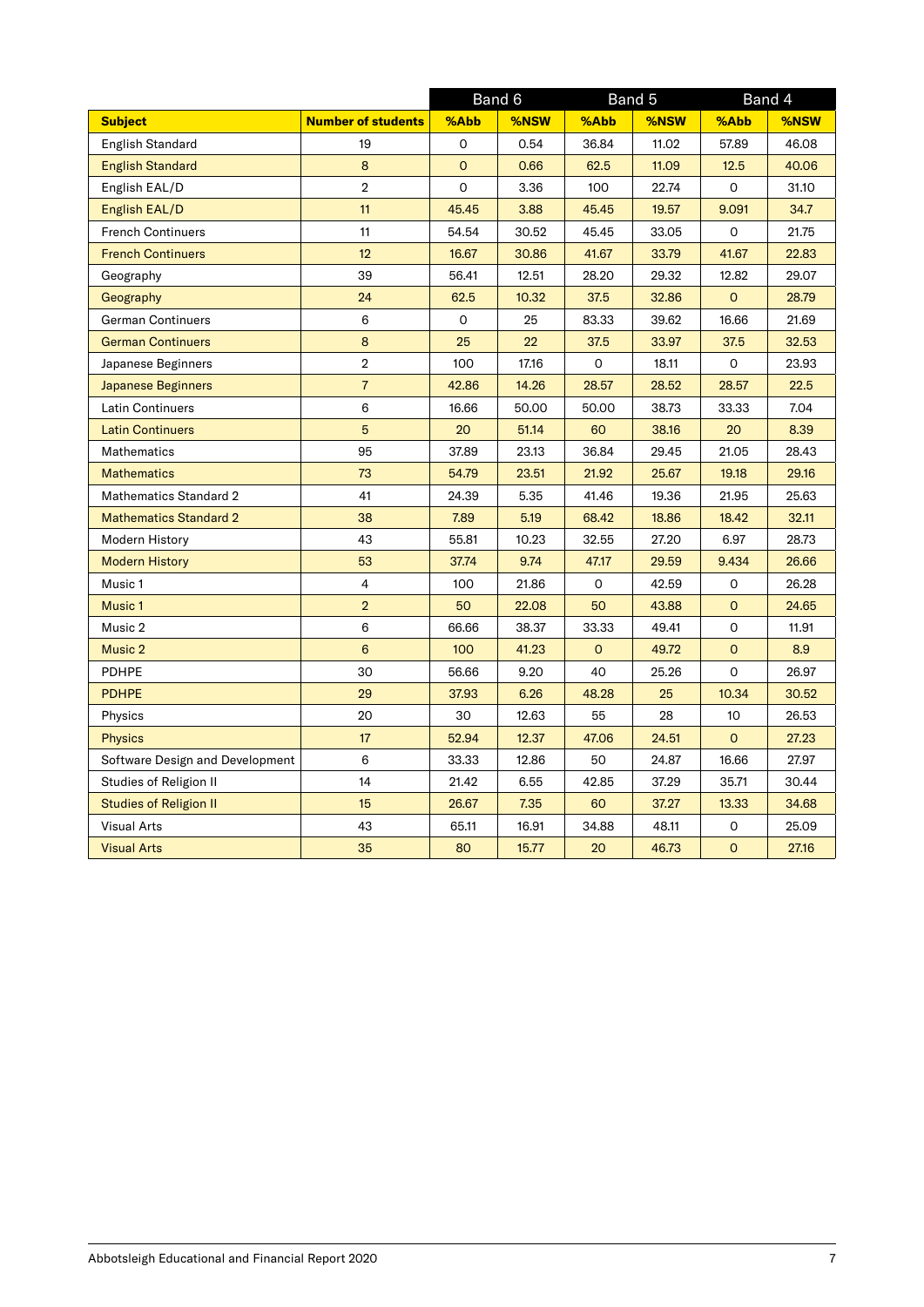|                                |                           | Band E4      |       |              | Band E3 |
|--------------------------------|---------------------------|--------------|-------|--------------|---------|
| <b>Subject</b>                 | <b>Number of students</b> | % Abb        | % NSW | % Abb        | % NSW   |
| English Extension 1            | 26                        | 57.69        | 38.77 | 42.30        | 53.90   |
| <b>English Extension 1</b>     | 21                        | 80.95        | 34.12 | 19.05        | 59.75   |
| <b>English Extension 2</b>     | 8                         | 37.50        | 25.86 | 50           | 65.59   |
| <b>English Extension 2</b>     | 13                        | 92.31        | 26.12 | 7.692        | 53.67   |
| <b>French Extension</b>        | 5                         | 40           | 27.06 | 60           | 54.13   |
| <b>French Extension</b>        | $\overline{4}$            | 25           | 28.81 | 75           | 59.32   |
| <b>German Extension</b>        | $\overline{2}$            | $\mathbf 0$  | 52.72 | 100          | 47.27   |
| <b>German Extension</b>        | 5                         | 40           | 42.55 | 60           | 57.44   |
| <b>History Extension</b>       | 18                        | 55.55        | 20.56 | 38.88        | 55.55   |
| <b>History Extension</b>       | 29                        | 51.72        | 27.61 | 41.38        | 48.98   |
| <b>Latin Extension</b>         | 3                         | 100          | 86.53 | $\Omega$     | 13.46   |
| <b>Latin Extension</b>         | 5                         | 80           | 77.1  | 20           | 22.89   |
| <b>Mathematics Extension 1</b> | 63                        | 44.44        | 37.94 | 36.50        | 36.55   |
| <b>Mathematics Extension 1</b> | 63                        | 57.14        | 39.03 | 38.1         | 41.08   |
| <b>Mathematics Extension 2</b> | 30                        | 33.33        | 36.35 | 63.33        | 47.65   |
| <b>Mathematics Extension 2</b> | 36                        | 38.89        | 35.74 | 61.11        | 50.12   |
| <b>Music Extension</b>         | $\overline{4}$            | 100          | 68.50 | $\mathbf 0$  | 28.75   |
| <b>Music Extension</b>         | $\overline{4}$            | 100          | 66.42 | $\mathbf{O}$ | 31.41   |
| <b>Science Extension</b>       | 8                         | $\Omega$     | 6.9   | 100          | 66.94   |
| <b>Science Extension</b>       | $\overline{7}$            | $\mathbf{O}$ | 6.58  | 100          | 61.82   |

#### Table 2 – Higher School Certificate Statistics 2020 (white rows) and 2019 (yellow rows)

| <b>Course</b>                                 | <b>Number of Students</b> | <b>School Mean</b> | <b>State Mean</b> |
|-----------------------------------------------|---------------------------|--------------------|-------------------|
| Ancient History 2 unit                        | 21                        | 87.77              | 72.10             |
| <b>Ancient History 2 unit</b>                 | 16                        | 89.46              | 72.62             |
| Biology 2 unit                                | 50                        | 86.11              | 72.39             |
| <b>Biology 2 unit</b>                         | 61                        | 86.47              | 71.93             |
| <b>Business Studies 2 unit</b>                | 43                        | 84.08              | 71.99             |
| <b>Business Studies 2 unit</b>                | 49                        | 87.23              | 72.18             |
| Chemistry 2 unit                              | 42                        | 84.34              | 75.52             |
| Chemistry 2 unit                              | 53                        | 84.92              | 75.38             |
| Design and Technology 2 unit                  | 18                        | 88.22              | 78.54             |
| Design and Technology 2 unit                  | 13                        | 90.75              | 77.82             |
| Drama 2 unit                                  | 22                        | 86.57              | 79.62             |
| Drama 2 unit                                  | 16                        | 85.75              | 78.31             |
| Earth and Environmental Science 2 unit        | 13                        | 82.31              | 71.75             |
| <b>Earth and Environmental Science 2 unit</b> | 8                         | 83.8               | 72.52             |
| Economics 2 unit                              | 33                        | 84.79              | 77.02             |
| Economics 2 unit                              | 33                        | 85.58              | 77.34             |
| English (Standard) 2 unit                     | 19                        | 77/38              | 69.93             |
| English (Standard) 2 unit                     | 8                         | 78.5               | 69.16             |
| English (Advanced) 2 unit                     | 131                       | 87.85              | 81.33             |
| English (Advanced) 2 unit                     | 131                       | 88.03              | 80.73             |
| English EAL/D 2 unit                          | $\overline{2}$            | 81.90              | 70.27             |
| English as a Second Language 2 unit           | 11                        | 88.13              | 70.73             |
| English Extension 11 unit                     | 26                        | 44.70              | 41.66             |
| <b>English Extension 11 unit</b>              | 21                        | 45.69              | 41.68             |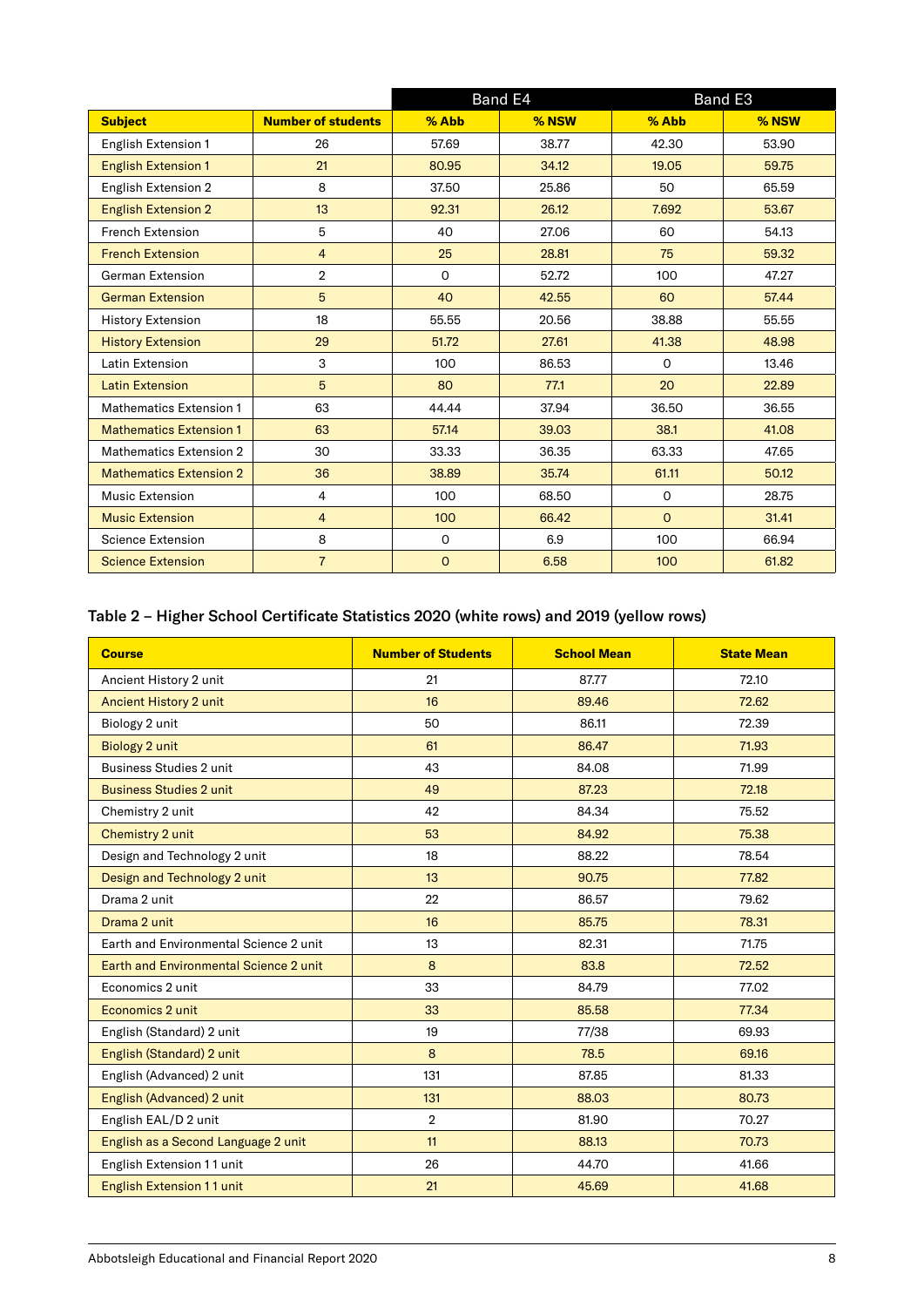| <b>Course</b>                          | <b>Number of Students</b> | <b>School Mean</b> | <b>State Mean</b> |
|----------------------------------------|---------------------------|--------------------|-------------------|
| English Extension 21 unit              | 8                         | 41.66              | 39.43             |
| English Extension 2 1 unit             | 13                        | 47.03              | 39.14             |
| Geography 2 unit                       | 39                        | 87.35              | 74.45             |
| Geography 2 unit                       | 24                        | 89.83              | 74.66             |
| Mathematics Standard 2 unit            | 41                        | 81.74              | 68.40             |
| <b>Mathematics Standard 2 unit</b>     | 38                        | 82.78              | 70.68             |
| Mathematics 2 unit                     | 95                        | 85.58              | 79.20             |
| <b>Mathematics 2 unit</b>              | 73                        | 87.42              | 78.01             |
| Mathematics Extension 12 unit          | 63                        | 81.47              | 78.49             |
| <b>Mathematics Extension 12 unit</b>   | 63                        | 87.37              | 79.98             |
| Mathematics Extension 22 unit          | 30                        | 84.01              | 81.46             |
| <b>Mathematics Extension 2 2 unit</b>  | 36                        | 84.86              | 81.59             |
| Modern History 2 unit                  | 43                        | 87.94              | 72.53             |
| Modern History 2 unit                  | 53                        | 86.15              | 73.44             |
| History Extension 1 unit               | 18                        | 43.84              | 38.36             |
| <b>History Extension 1 unit</b>        | 29                        | 42.51              | 38.92             |
| Music 12 unit                          | $\overline{4}$            | 93.70              | 81.56             |
| Music 12 unit                          | $\overline{2}$            | 90.2               | 81.85             |
| Music 2 2 unit                         | 6                         | 91.73              | 87.03             |
| Music 2 2 unit                         | 6                         | 96.33              | 87.67             |
| Music Extension 1 unit                 | 4                         | 47.88              | 45.10             |
| <b>Music Extension 1 unit</b>          | $\overline{4}$            | 48.48              | 44.98             |
| PDHPE 2 unit                           | 30                        | 89.23              | 72.46             |
| PDHPE 2 unit                           | 29                        | 85.84              | 72.57             |
| Physics 2 unit                         | 20                        | 85.38              | 73.99             |
| Physics 2 unit                         | 17                        | 88.88              | 73.2              |
| Software Design and Development 2 unit | 6                         | 86.50              | 73.82             |
| Software Design and Development 2 unit | 6                         | 88.17              | 74.12             |
| Studies of Religion II 2 unit          | 14                        | 83.36              | 75.50             |
| Studies of Religion II 2 unit          | 15                        | 85.45              | 76.58             |
| Visual Arts 2 unit                     | 43                        | 90.92              | 81.02             |
| <b>Visual Arts 2 unit</b>              | 35                        | 92.22              | 80.77             |
| Chinese Continuers 2 unit              | 4                         | 93.50              | 84.28             |
| <b>Chinese Continuers 2 unit</b>       | 3                         | 95.87              | 85.14             |
| French Continuers 2 unit               | 11                        | 88.80              | 81.92             |
| <b>French Continuers 2 unit</b>        | 12                        | 83.43              | 82.29             |
| French Extension 1 unit                | 5                         | 41.28              | 39.65             |
| <b>French Extension 1 unit</b>         | $\overline{4}$            | 41.38              | 40.23             |
| German Continuers 2 unit               | 6                         | 81.40              | 81.32             |
| <b>German Continuers 2 unit</b>        | 8                         | 82.93              | 80.99             |
| German Extension 1 unit                | $\overline{2}$            | 42.70              | 43.54             |
| German Extension 1 unit                | 5                         | 41.84              | 43.02             |
| Japanese Beginners 2 unit              | $\overline{2}$            | 89.70              | 71.92             |
| Japanese Beginners 2 unit              | $\overline{7}$            | 85.09              | 73.02             |
| Latin Continuers 2 unit                | 6                         | 84.90              | 87.64             |
| Latin Continuers 2 unit                | 5                         | 84.8               | 88.13             |
| Latin Extension 1 unit                 | 3                         | 46.23              | 46.72             |
| Latin Extension 1 unit                 | 5                         | 45.22              | 45.8              |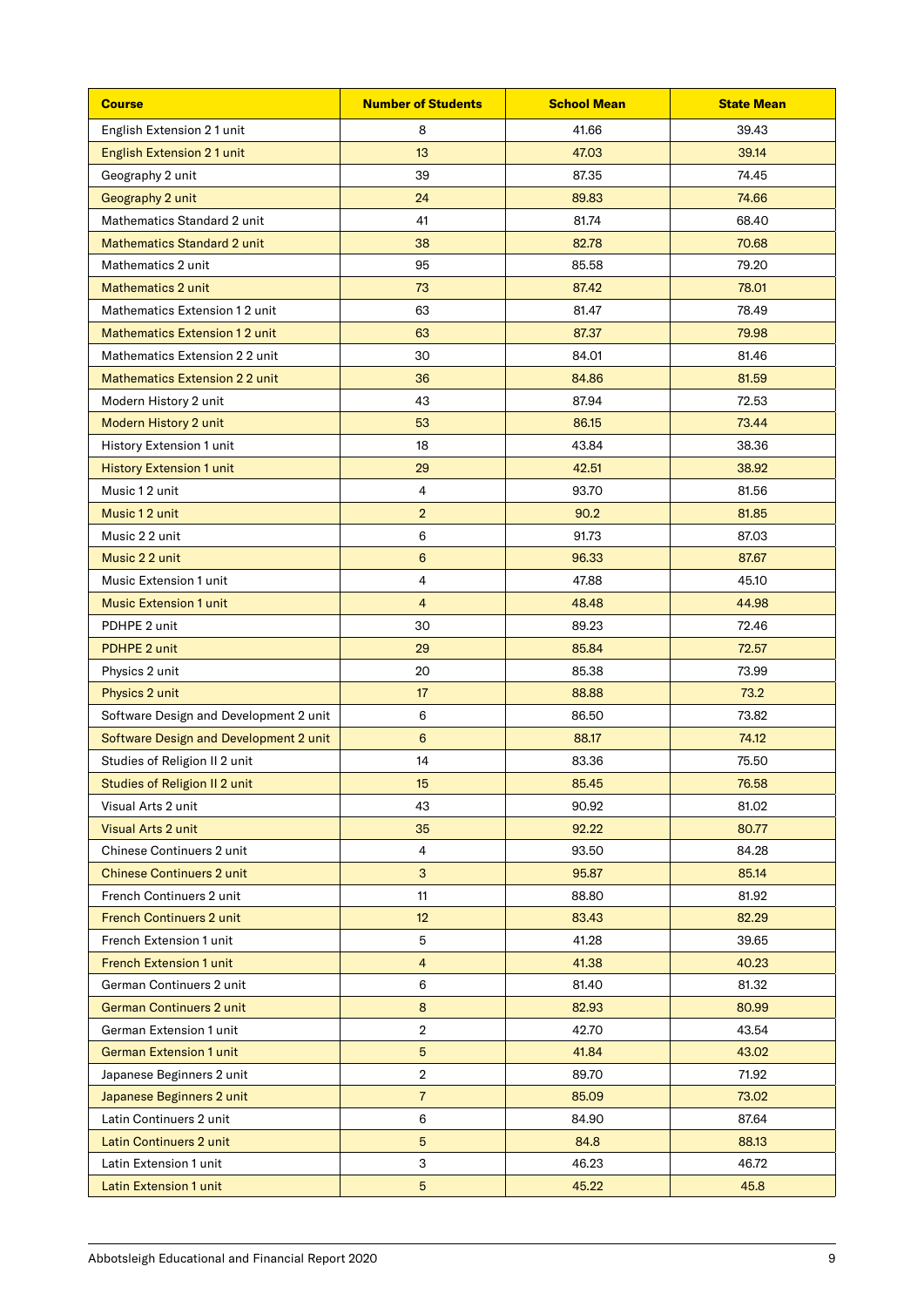### Senior secondary outcomes

#### Table 3 – Vocational training 2020

| Percentage of Year 12 students undertaking vocational or trade training                        |  |
|------------------------------------------------------------------------------------------------|--|
| Percentage of Year 12 students attaining a Year 12 Certificate or equivalent VET qualification |  |

# Professional learning and teacher qualifications

#### Table 4 – Teaching staff by category 2020

| <b>Category</b>                                                                                                                                                                                      | <b>Number of teachers</b> |
|------------------------------------------------------------------------------------------------------------------------------------------------------------------------------------------------------|---------------------------|
| Teachers who have teaching qualifications from a higher education institution within Australia or as<br>recognised with the National Office of Overseas Skills Recognition (NOOSR) guidelines.       | 175                       |
| Teachers who have qualifications as a graduate from a higher education institution within Australia or<br>one recognised with the NOOSR guidelines but lack formal teacher education qualifications. | Ο                         |
| Teachers who do not have qualifications as described above but have relevant successful teaching<br>experience or appropriate knowledge relevant to the teaching content.                            | 0                         |

#### Table 5 – Teacher professional learning 2020

| <b>Professional learning category</b>             | <b>Number of teachers</b> |
|---------------------------------------------------|---------------------------|
| Assessment                                        | 267                       |
| Compliance (including mandatory child protection) | 564                       |
| Curriculum                                        | 475                       |
| Gifted                                            | 9                         |
| Leadership                                        | 262                       |
| Learning Support                                  | 10                        |
| Pedagogy                                          | 1020                      |
| Research and Data                                 | 8                         |
| <b>STEAM</b>                                      | 121                       |
| <b>Teacher Accreditation</b>                      | 14                        |
| Wellbeing                                         | 653                       |

The School conducts extensive in-house professional development that is not included in the figures above. This in-house development includes the following:

- 1. Professional learning activities in a variety of areas, most notably information technology. This training is delivered by IT professionals employed by the School. Staff new to the School complete intensive IT training as part of their induction
- 2. Staff presenting best practice workshops to colleagues
- 3. Average expenditure per teacher on professional learning is \$2,720. This does not include imputed salary for staff providing in-house professional development.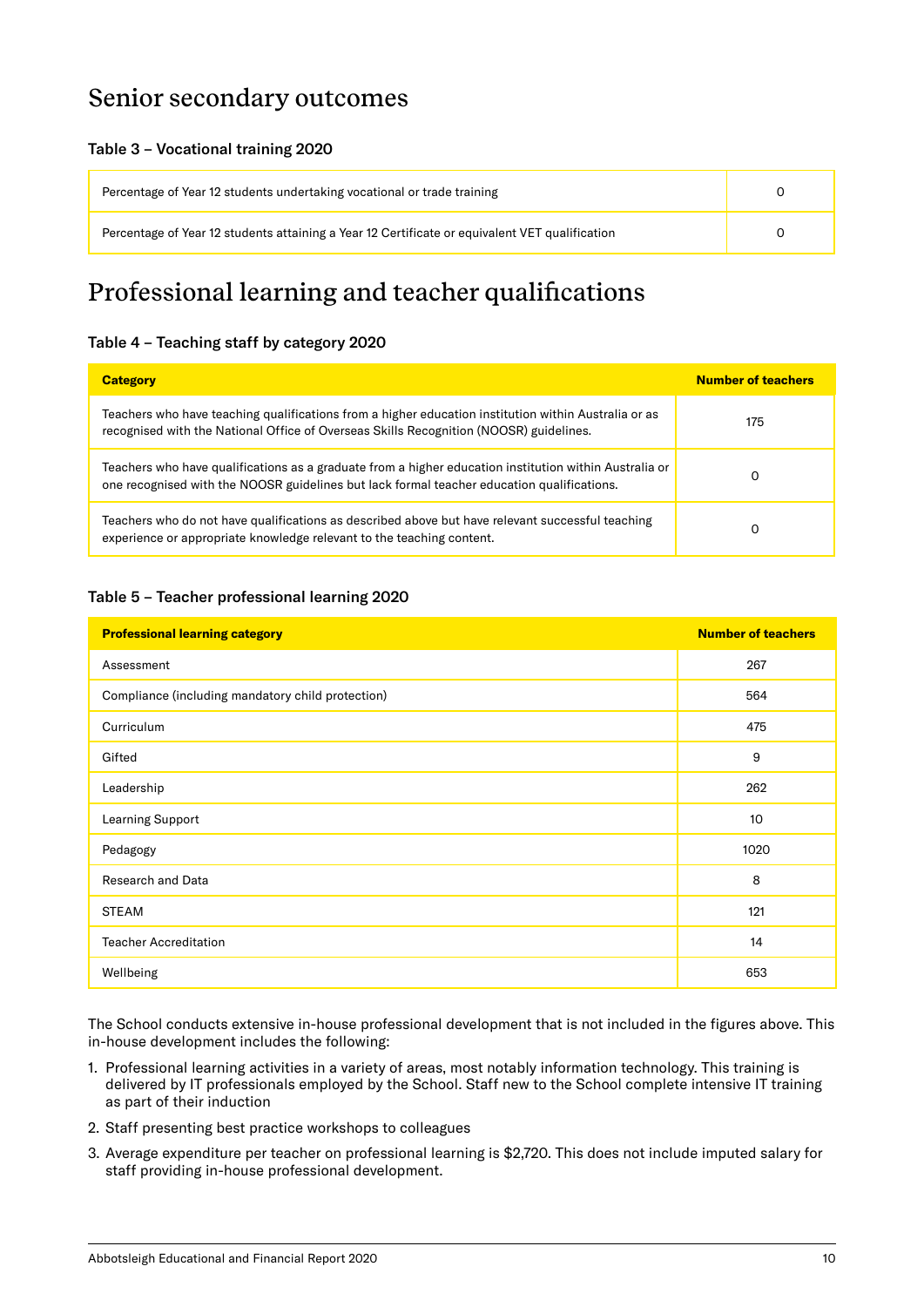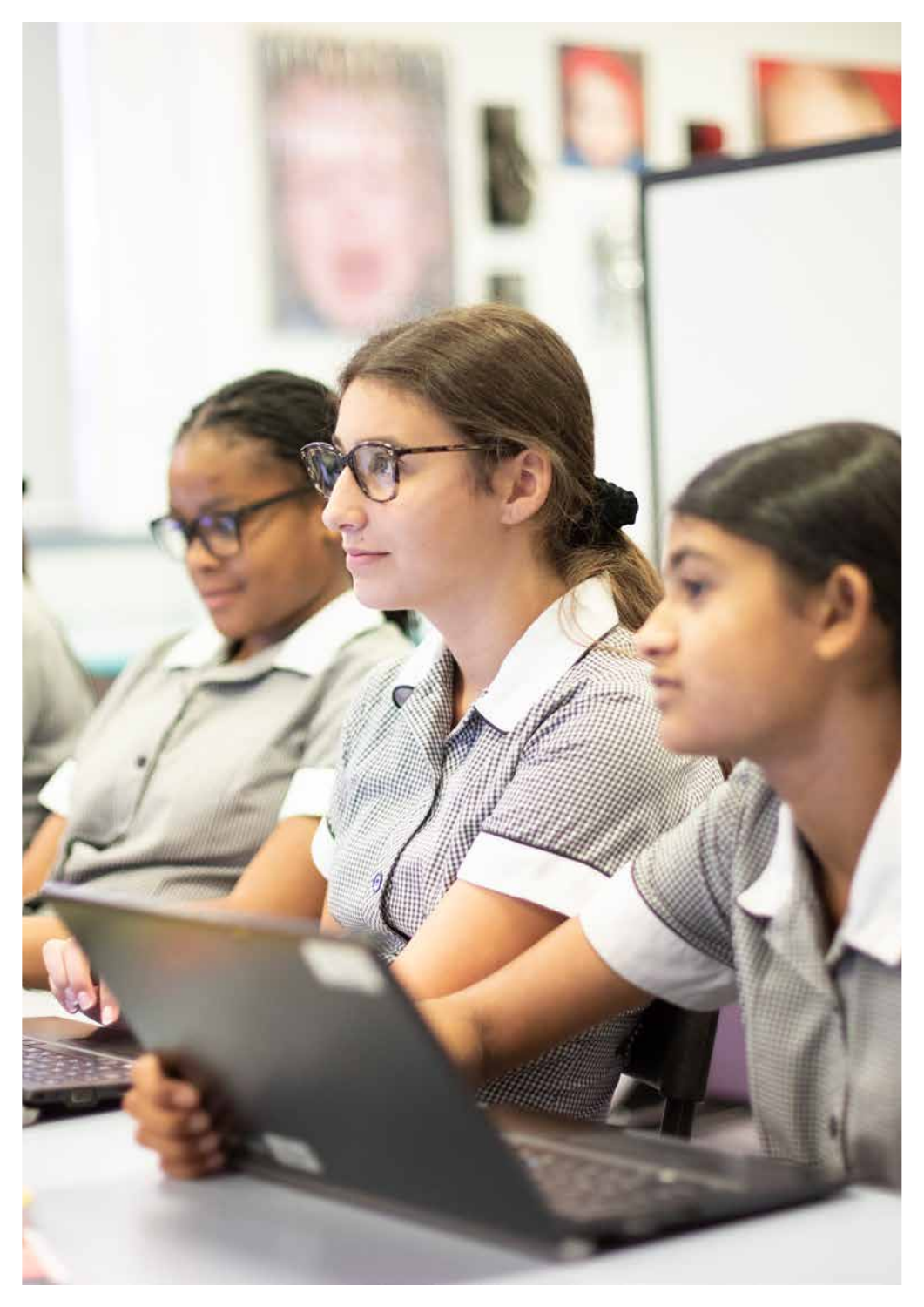# Workforce composition

#### Table 6 – Composition 2020

| <b>Category</b>                         | <b>Number</b> |
|-----------------------------------------|---------------|
| Teaching staff                          | 175           |
| Full time equivalent teaching staff     | 157.48        |
| Non-teaching staff                      | 169           |
| Full-time equivalent non-teaching staff | 148.45        |
| Indigenous staff members                |               |

# Student attendance and retention rates

|  | Table 7 - Attendance by Year group 2020 |  |  |
|--|-----------------------------------------|--|--|

| Year             | <b>Attendance %</b> |
|------------------|---------------------|
| 1                | >95                 |
| $\overline{2}$   | $>95$               |
| 3                | $>95$               |
| 4                | $>95$               |
| $\overline{5}$   | >95                 |
| 6                | $>95$               |
| $\overline{7}$   | $>95$               |
| $\,8\,$          | $>95$               |
| $\boldsymbol{9}$ | $>95$               |
| 10               | $>95$               |
| 11               | $>95$               |
| 12               | >95                 |
| Total            | >95                 |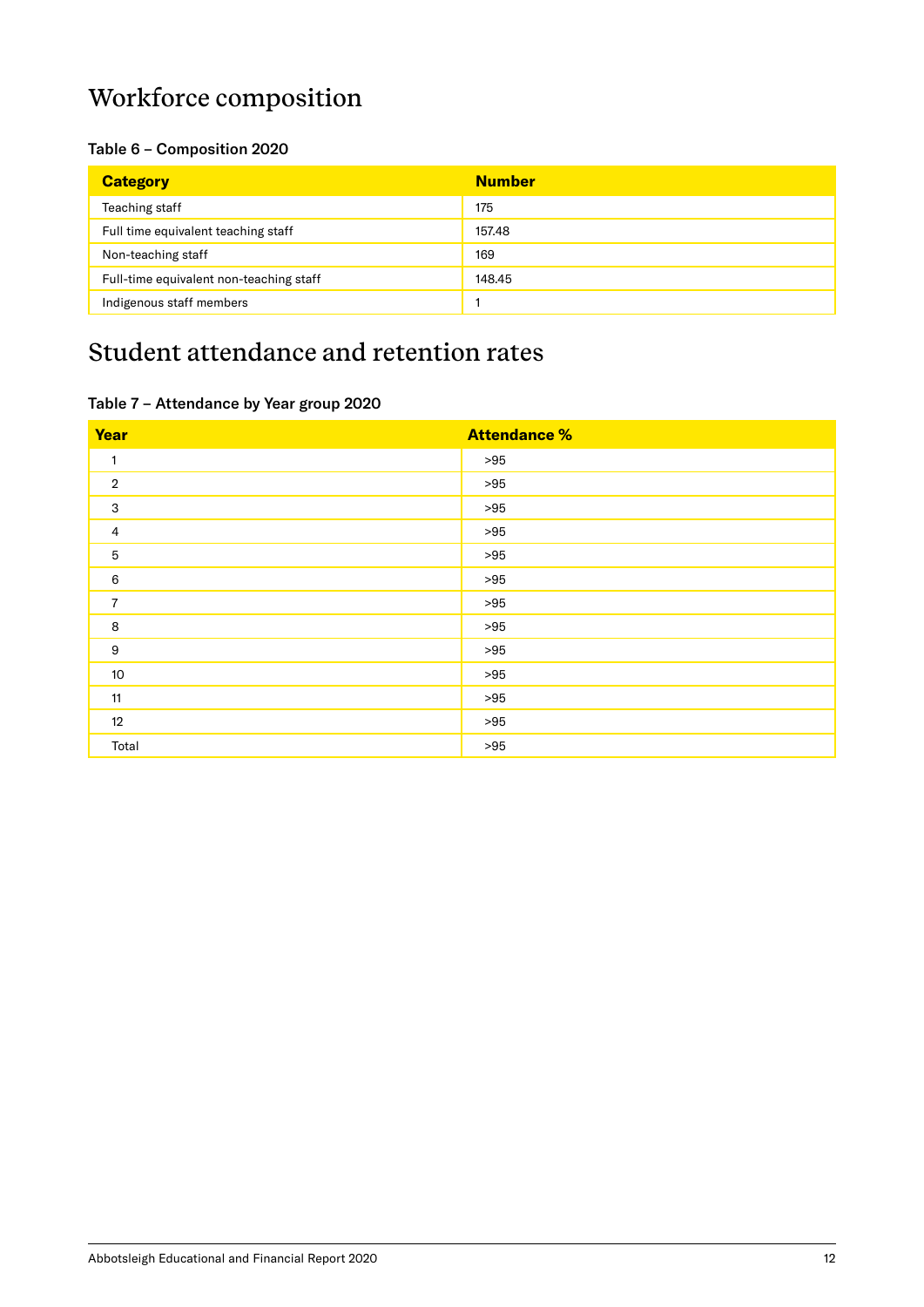#### **Managing non-attendance**

While non-attendance is not a significant issue for the School, attendance related matters are addressed within the academic care program.

On the day of absence, parents are required to telephone the School by 9 am reporting their daughter's inability to attend on that day and indicating the reason. The School follows up all unexplained absences on a daily basis by contacting parents directly.

Notes outlining the reasons for and dates of any absence must be submitted on the morning the student returns to School. Students absent for more than two days due to illness are required to provide a doctor's certificate upon return.

Attendance patterns are monitored by academic care teachers and issues addressed on a case by case basis.

#### **Retention rates**

The proportion of students completing Year 10 that continued to complete Year 12 was 94%. This result is consistent with previous years.

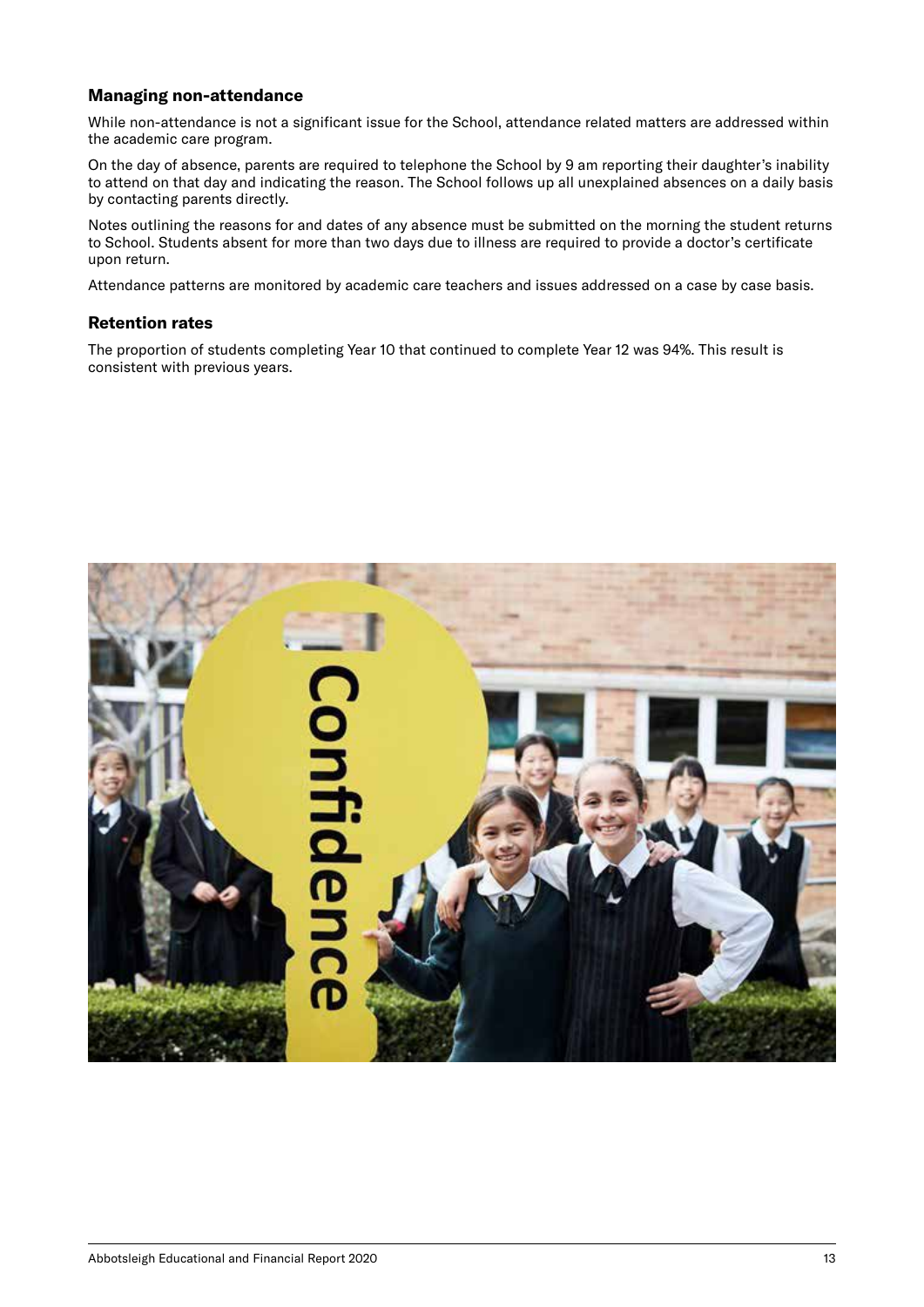# Student post school destinations

The following university offers were made to girls at Abbotsleigh. A number of girls has taken the option to defer study to take a gap year overseas.

| University - 2020                      | <b>Number of students</b> |
|----------------------------------------|---------------------------|
| University of Sydney                   | 42                        |
| University of Technology               | 33                        |
| University of NSW                      | 26                        |
| Australian National University         | 16                        |
| Australian Catholic University         | 7                         |
| <b>Macquarie University</b>            | 6                         |
| University of Wollongong               | 4                         |
| <b>Charles Sturt University</b>        | 3                         |
| University of New England              | 3                         |
| University of Newcastle                | $\overline{2}$            |
| Western Sydney University              | $\overline{2}$            |
| UK Universities (Cambridge and Oxford) | 1                         |
| <b>Bond University</b>                 | 1                         |
| University of Canberra                 | 1                         |
| University of Melbourne                | 1                         |
| University of the Arts London          |                           |
| University of Alaska                   |                           |

#### Table 8 – Destination by university 2020

# Enrolment policy and characteristics of the student body

#### **1. Policy statement**

- 1.1 Abbotsleigh is an Anglican Pre K-12 day school for girls providing boarding from Years 7-12. Abbotsleigh enrols a diverse range of day and boarding students. Its programs are intended to allow them to:
	- a). Benefit from Abbotsleigh's academic program of preparing students for university;
	- b). Learn from the Christian program of the School in pursuit of their spiritual maturity;
	- c). Endeavour to realise their individual talents;
	- d). Contribute to the life of Abbotsleigh by participating in cocurricular activities; and,
	- e). Embrace the goal of becoming an independent, constructive, compassionate world citizen with a will to serve.
- 1.2 Abbotsleigh requires the parents of its students to understand and support:
	- a). The Christian ethos, values and environment of Abbotsleigh;
	- b). The academic and pastoral care programs of the School;
	- c). The behavioural expectations on their daughter; and,
	- d). Parent endeavour on behalf of the School and its future.
- 1.3 The School may refuse or discontinue enrolment if the student or parents do not continue to support the ethos and expectations of the School.
- 1.4 This document is to be read in conjunction with the Conditions of Entry and Continuing Enrolment printed in the Enrolment Application form. The School may change these documents from time to time as it may consider necessary to reflect the changing needs of the School and community.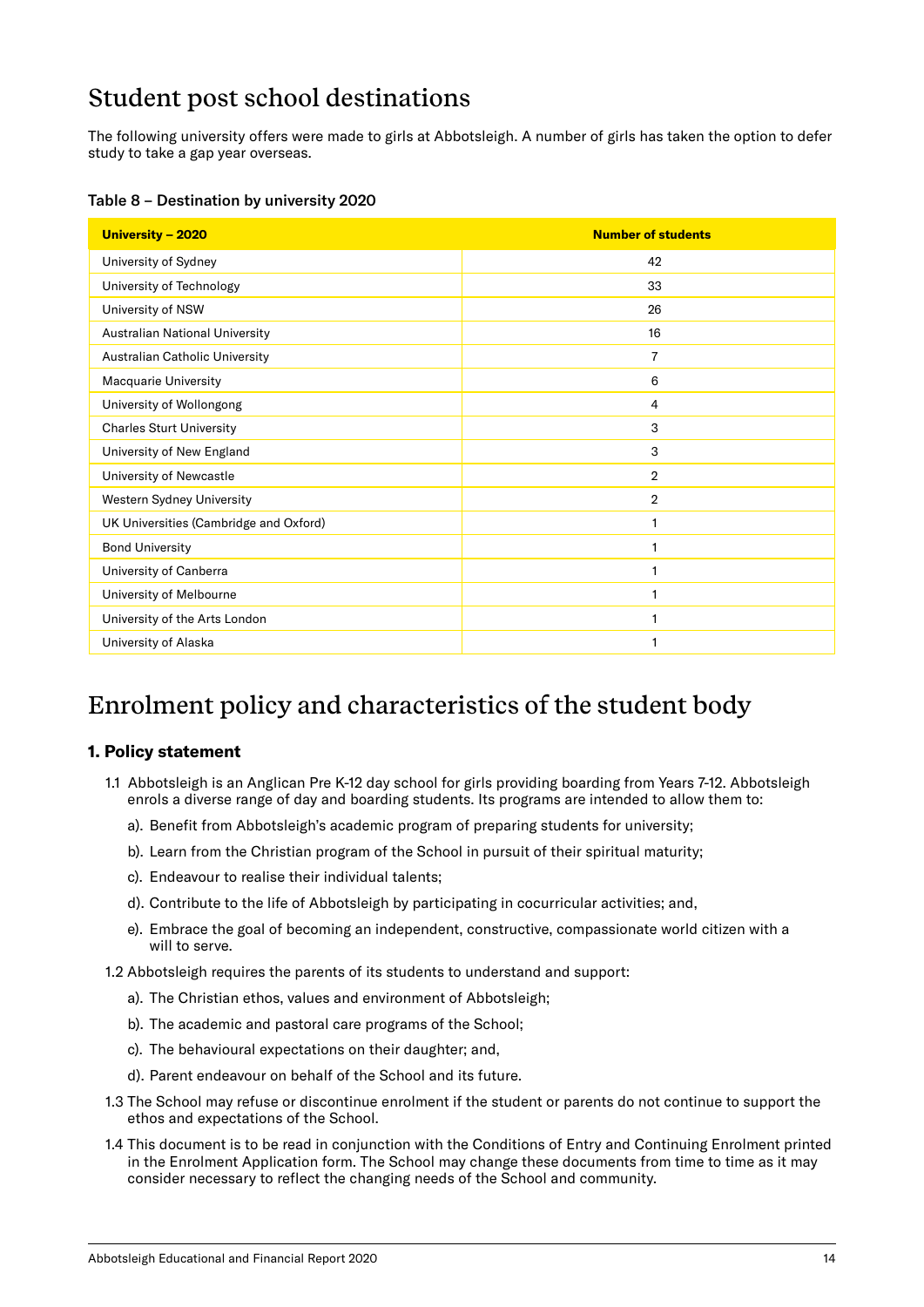#### **2. Terminology**

- a) Applying for enrolment refers to the process of seeking a place at Abbotsleigh.
- b) The 'gap' on the waitlist is the difference in time between the date of birth and date of Application for Enrolment.
- c) A student is placed on the 'waitlist' on receipt of the completed Application for Enrolment. A 'waitlisted place' is not a secure place, but it may convert to an offer of an 'accepted' place closer to the time of entry.
- d) An 'accepted' place is a place secured after payment of a non-refundable acceptance fee.
- e) A student is 'enrolled' when the parents agree in writing to the School's offer of an accepted place and after all entry procedures are completed and all entry fees paid.
- f) 'Parents' includes guardians.
- g) A 'transfer' refers to a change from the proposed year of entry to a different year of entry. While on a waitlist, it is usually possible to transfer to a waitlisting for a different year. Transfers from an accepted place in one year to an accepted place in another year are not automatic.
- h) A 'deferred place' refers to an accepted place with entry delayed to a later term or year. Deferred places are not automatically granted and incur deferral fees.
- i) A 'held place' refers to a place reserved for a current student during prolonged absences from the School. A place held for one or more terms incurs holding fees. A place held for less than one term incurs ongoing normal tuition and other fees including boarding if relevant.
- j) Flexible Progression is an arrangement whereby a student's individual differences are catered for with a special program.

#### **3. An Application for Enrolment must include:**

- a) The application for enrolment fee;
- b) A copy of the student's full birth certificate;
- c) Copy of residency/citizenship papers if the student or both parents were born overseas;
- d) Copy of latest school report if the student is of school age;
- e) Referee details;
- f) The signatures of both parents on the Conditions of Entry and Continuing Enrolment. Where only one parent signs, that person must satisfy the School that he/she is the sole parent and will be responsible for all fees and charges;
- g) An English proficiency test may be required for students whose first language is not English. The Registrar will refer parents to a testing organisation;
- h) Any specific needs that may impact on the student's education and/or participation in programs provided by the School. Parents are required to submit any further updates both before and after the student is enrolled; and,
- i) Court Order or Parenting Plan, if any, relevant to the student. Parents are required to submit updates both before and after the student is enrolled.

#### **4. Factors determining offers of places**

The offer of a place is at the sole discretion of the School. Some factors involved in exercising that discretion include but are not limited to:

- a) A strong family connection to Abbotsleigh;
- b) Parent who is in full time Anglican ministry;
- c) Availability of an appropriate day or boarding place for the student;
- d) The student's ability to benefit from Abbotsleigh's program of preparing students for university;
- e) The result of an entrance test for Year 7 and an assessment process for Year 5 and years 8 to 11;
- f) Documentary evidence of English proficiency for students whose first language is not English;
- g) Referees;
- h) The gap between the date of birth and date of Application for Enrolment;
- i) Satisfactory completion of Flexible Progression process where appropriate; and,
- j) Progression from the Early Learning Centre 4-5 years group and the Transition class subject to the Headmistress determining that an Abbotsleigh education is appropriate for that child.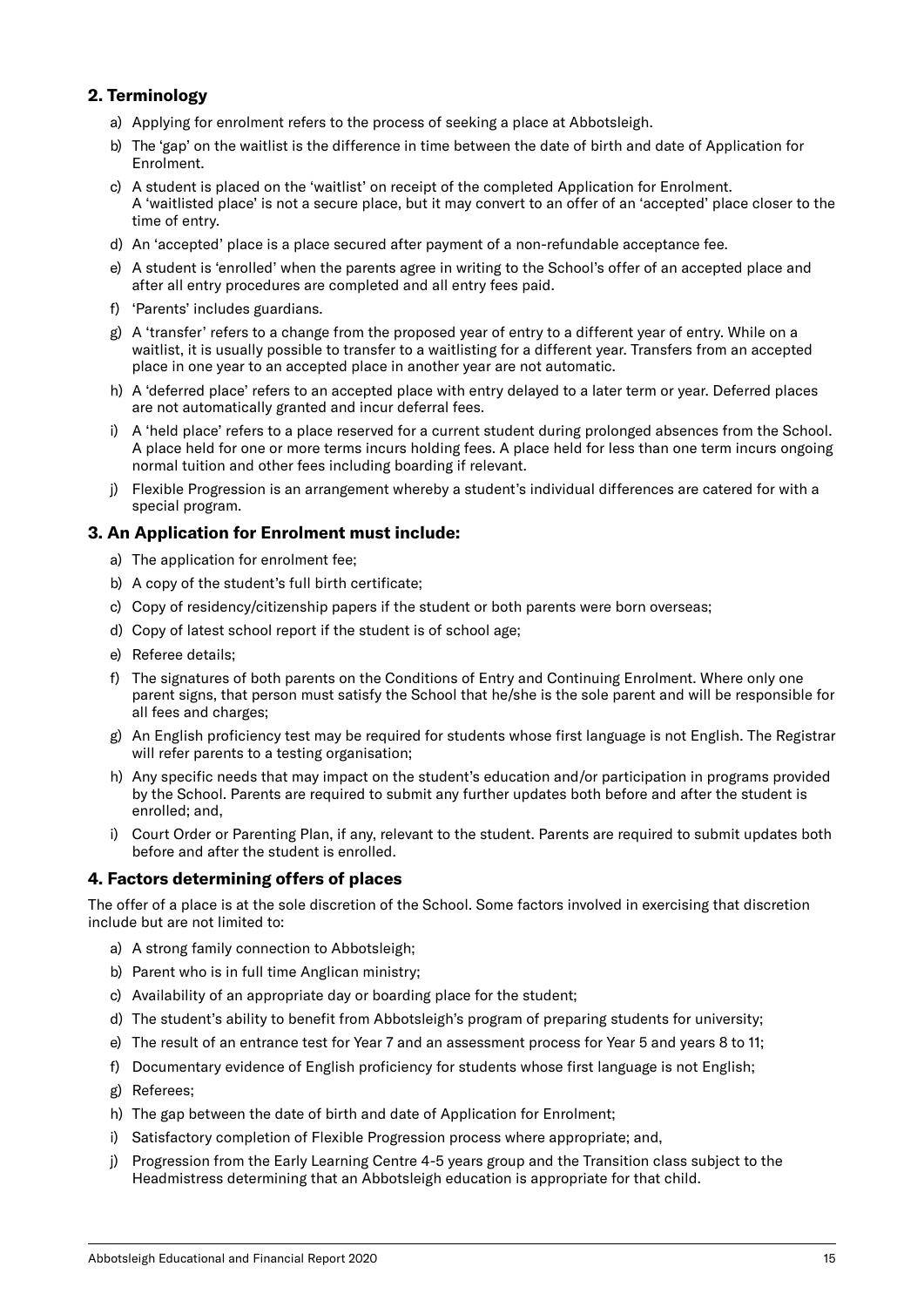#### **5. Entry points**

#### **5.1 The Junior School**

#### 5.1.1 Transition

Accepted places in Transition are offered on the basis of girls turning four years of age prior to 31 March in the year they begin.

#### 5.1.2 Kindergarten

Accepted places in Kindergarten are offered on the basis of girls turning five years of age prior to 31 March in the year they begin.

#### 5.1.3 Year 3

- a) Accepted places in Transition to Year 3 are offered on a first in, first served basis and with consideration of the above factors. While accepted places are available, they are offered soon after application. Later applicants are placed on a waitlist and the factors listed above apply
- b) Parents with another daughter in the School, or where the mother is an Abbotsleigh Old Girl, are encouraged to apply for T-3 as soon as possible from birth to best ensure a place at Abbotsleigh. Thereafter, consideration will be given to sibling/Old Girl factors, but places are more difficult to ensure.

#### 5.1.4 Year 5

Year 5 places are offered via an assessment process, which includes a day visit to the school and a review of student reports and other supporting documents. For families requiring firm placement this assessment may occur from Year 3 onwards.

#### **5.2 The Senior School**

- a) There is an automatic progression from Abbotsleigh Junior School to Year 7.
- b) Year 7 new day students gain entry via an entrance test held regularly from the commencement of Year 3 onwards at Abbotsleigh. Students may sit the entrance test once only unless there are extenuating circumstances. Year 7 applicants may also sit the Scholarship Examination.
- c) Years 8–11 new day students gain entry on the basis of reports, assessment procedures and interview.

#### **5.3 Casual Vacancies**

Casual vacancies may be offered as they occur in intake or non-intake years.

#### **6. Boarding**

- a) Boarding is available from Year 7 to Year 12 with intakes in each year. Accepted boarding places are offered well in advance for Year 7 and for other years when available.
- b) Boarders are not required to sit the Year 7 entrance test to gain entry, but they must sit the scholarship examination if they wish to apply for Year 7 scholarships.
- c) For entry at Year 10, a limited number of boarders are offered accepted places in advance. Waitlisted boarders gain entry to Year 10 on the basis of reports, assessment procedures and interview. This assessment process applies to all boarders seeking Year 10 scholarships.
- d) Priority in boarding is given to rural and regional New South Wales students.
- e) Students enrolled as boarders are expected to remain as boarders and our allocation of places depends on this. Boarding is a long term commitment unless the School has previously agreed in writing to the contrary.
- f) A boarding place will be converted to a day place only in unusual circumstances and only when the boarding/day numbers allow. A change in status, either before or after commencement, is entirely at the discretion of the Head of Abbotsleigh.
- g) Boarders may be waitlisted for day places in the hope that a change of status becomes available. However, boarders in Year 11 must remain as boarders until the end of Year 12.
- h) At her discretion, the Head of Abbotsleigh may allow a boarder to live at home but there will be no reduction in the boarding fee if there is no suitable day place available.
- i) Boarders who become day students must live with their parents.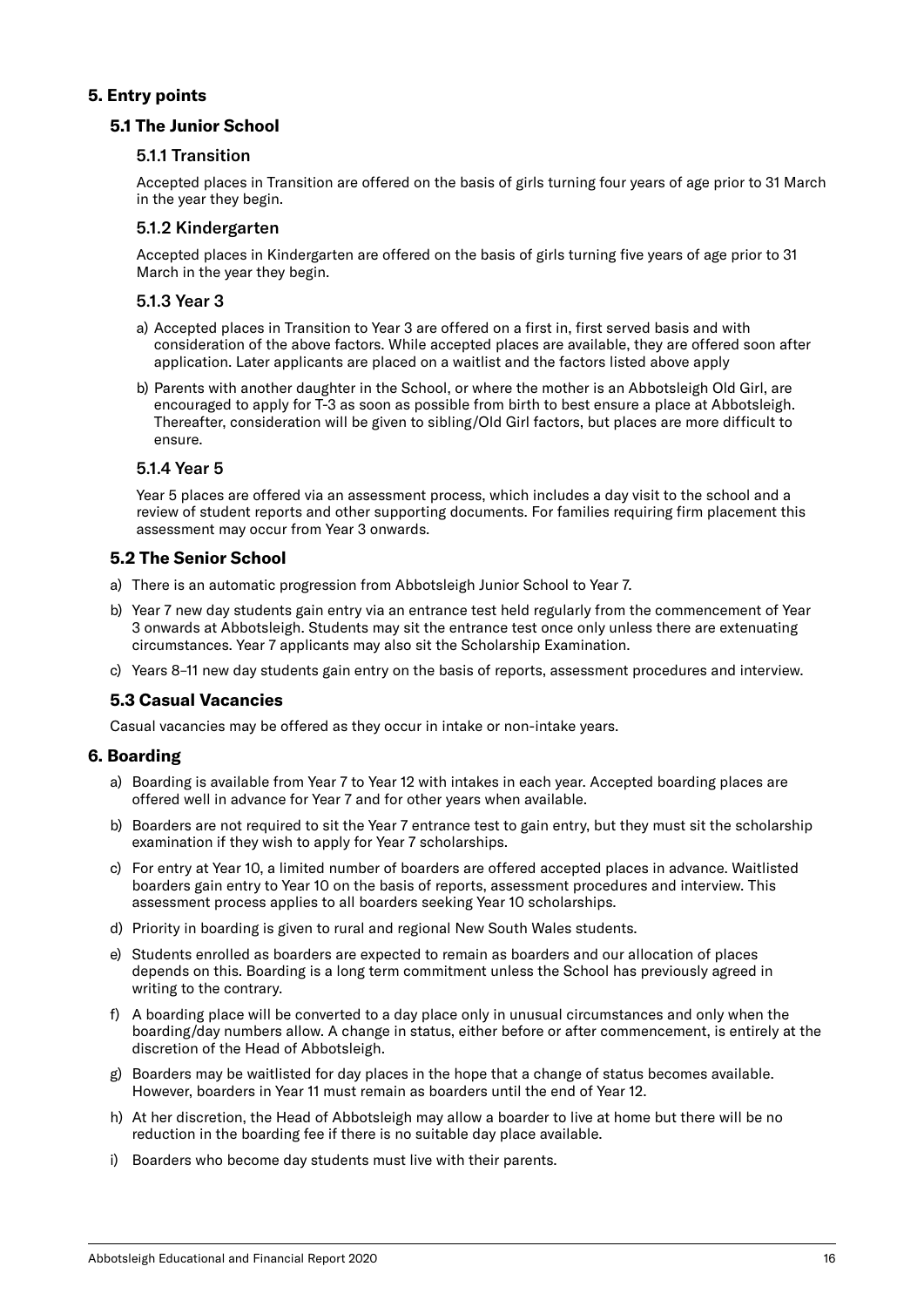#### **7. Full fee paying overseas students (FFPOS)**

- 1. A full fee paying overseas student (FFPOS) is an overseas student studying at Abbotsleigh on a student visa.
- 2. Abbotsleigh does not deal with agencies, nor pay referral fees, for the recruitment of students.
- 3. Abbotsleigh is registered on the Commonwealth Register of Courses and Institutions for Overseas Students under CRICOS Provider Code 02270F. Applications are considered for limited places.
- 4. FFPOS whose first language is not English will be required to provide documentary evidence of English proficiency.
- 5. FFPOS boarders and day students are normally waitlisted until the year preceding entry.
- 6. Abbotsleigh may require an interview with parents and the student before an accepted place is offered.
- 7. FFPOS are required to pay an advance payment approximating the first semester's tuition fees, and boarding fees if relevant, as noted under Entry Fees below. They are also required to pay overseas medical cover and any government levied examination fees.
- 8. FFPOS will live in boarding or with their parents in suburban Sydney or other living circumstances that the Head of Abbotsleigh deems appropriate.

#### **8. Entry fees**

- 8.1 The following three entry fees apply to each student and are not credited towards tuition fees:
	- 8.1.1 A non-refundable Application Fee must accompany the Application for Enrolment.
	- 8.1.2 A non-refundable Acceptance Fee is required to confirm acceptance when the School offers an accepted place. This payment secures a place in the specific school year and calendar year offered. When parents apply for Junior School T-3 or Boarding places a number of years in advance of commencement, they may be offered an accepted place forthwith. Parents can secure this place by paying the Acceptance Fee at that time. If parents do not wish to commit at this stage, they may elect instead to take a waitlisted place which is not a secure place.
	- 8.1.3 A non-refundable entrance fee is payable two years prior to entry of new students. The payment of this fee finalises the enrolment process for a student
- 8.2 And in addition:
	- 8.2.1Regardless of whether the student is an Australian citizen/resident or a full fee paying overseas student, if the parents or guardians of a student reside overseas they must pay an advance payment approximating their first instalment of tuition fees (plus boarding fees if relevant) six months before commencement. This payment will be credited to the parents' account but it will not be refunded if parents withdraw a student in the six months before commencement.

#### **9. Withdrawal of current students**

A term's notice in writing must be given to the Head of Abbotsleigh before the removal of a student. Otherwise 25% of the annual fees (including boarding fees where applicable) will be payable.

#### **10. Late fee administrative charge**

Any fees not paid within four weeks of the due date will incur an administrative change for the costs of following up the unpaid fees. The administrative charge will be added each month cumulatively until all outstanding fees are paid.

#### **11. Change of contact details**

Parents must advise the School in writing of any change of address or contact details as soon as known. Applications and enrolments may be cancelled if the School loses contact with parents or has mail returned to it.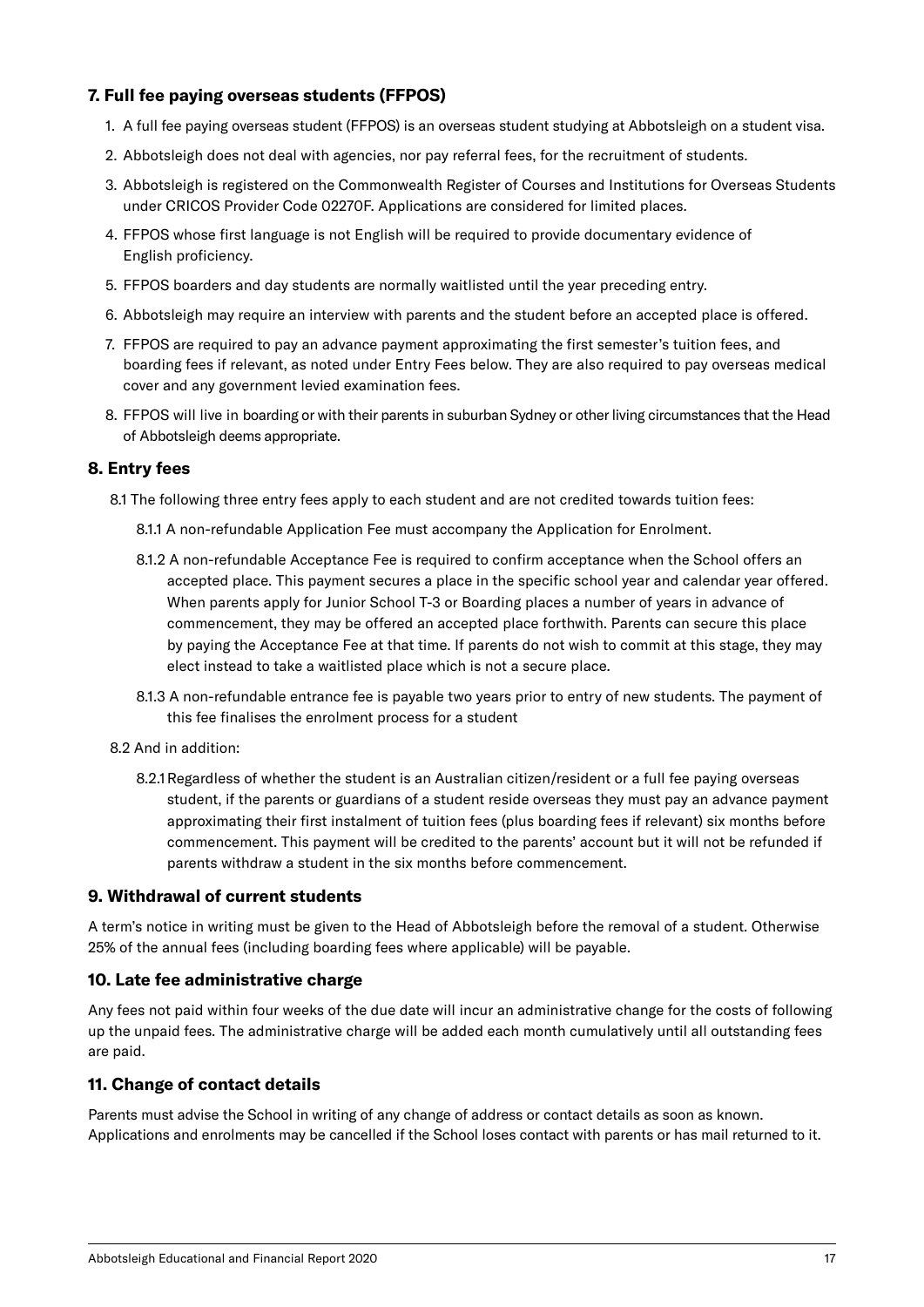# Conditions of entry and continuing enrolment

#### **Fees**

The School fees (tuition, boarding and other charges) are determined by the Council of Abbotsleigh from time to time and are subject to change without notice. All fees are payable in advance. The parents/guardians of a student are jointly and individually responsible for payment of fees.

#### **Entry fees**

A non refundable application fee of \$370 per student must accompany the Application for Enrolment.

A non refundable acceptance fee of \$1,500 per student from Kindergarten to Year 12 is payable to confirm acceptance in the event that the School offers a place. This payment secures a place in the specific school year and calendar year offered by the School.

A non refundable entrance fee of \$2,000 per student is payable two years prior to entry of new students. The payment of this fee finalises the enrolment process for a student.

Regardless of whether the student is an Australian citizen/resident or a full fee paying overseas student, if the parents/guardians of the student reside overseas they must pay an amount approximating the first semester's tuition fees (plus boarding fees if relevant) at least six months before commencement. This advance payment will not be refunded if the student is withdrawn in the six months prior to commencement.

#### **Tuition and other fees**

Fees are to be paid in ten, monthly instalments payable February to November inclusive.

Other charges are raised as incurred and communicated to parents as a separate statement payable each term. A surcharge on fees must be paid for full fee paying overseas students (FFPOS) – CRICOS provider code 0227OF.

If the School considers that a student needs intensive English support, parents/guardians may be required to pay additional fees.

Courses studied outside the normal School program may attract additional fees and charges.

Other charges such as competitions, excursions materials or purchases will be charged to a student's account and are payable under the same conditions as school fees.

If a student is absent from the School, fees will not be refunded in whole or part.

If all the fees and charges are not paid when due, the School may terminate the enrolment of the student. Late payment of fees may incur an administration fee.

#### **Absences**

All students must attend school during the whole term. If a student is absent from school or arrives late to school, a written explanation from the parent/guardian must be provided on the next day of attendance at school.

Extended leave for any reason other than illness must be sought at least two weeks beforehand and will only be granted in special circumstances.

Change in boarding/day status in the Senior School.

Students enrolled as boarders must remain as boarders for the duration of their enrolment unless otherwise agreed in writing by the School. The allocation of places at the School depends on this commitment.

Requests to convert from a boarding place to a day place will be considered only in special circumstances. A change in such status, either before or after commencement, is entirely at the discretion of the School and will not be considered for boarders in Years 11 and 12.

At her sole discretion, the Headmistress may allow a boarder to live at home with her parents/guardians but there will be no reduction in the boarding fee unless otherwise agreed by the Headmistress.

#### **Withdrawal**

If a student wishes to withdraw from the School, a term's notice in writing must be given to the Headmistress, otherwise a full term's fees (including boarding fees where applicable) will be payable.

Notice in writing four weeks before the end of semester is required for withdrawal from subjects in the Extended Tuition Program otherwise a full term's fees are payable.

#### **Exclusion**

If the Headmistress considers that:

- a student is guilty of a serious breach of the School's Code of Conduct;
- a student has otherwise engaged in conduct which is prejudicial to the School or its students or staff;
- a student is not making satisfactory progress; or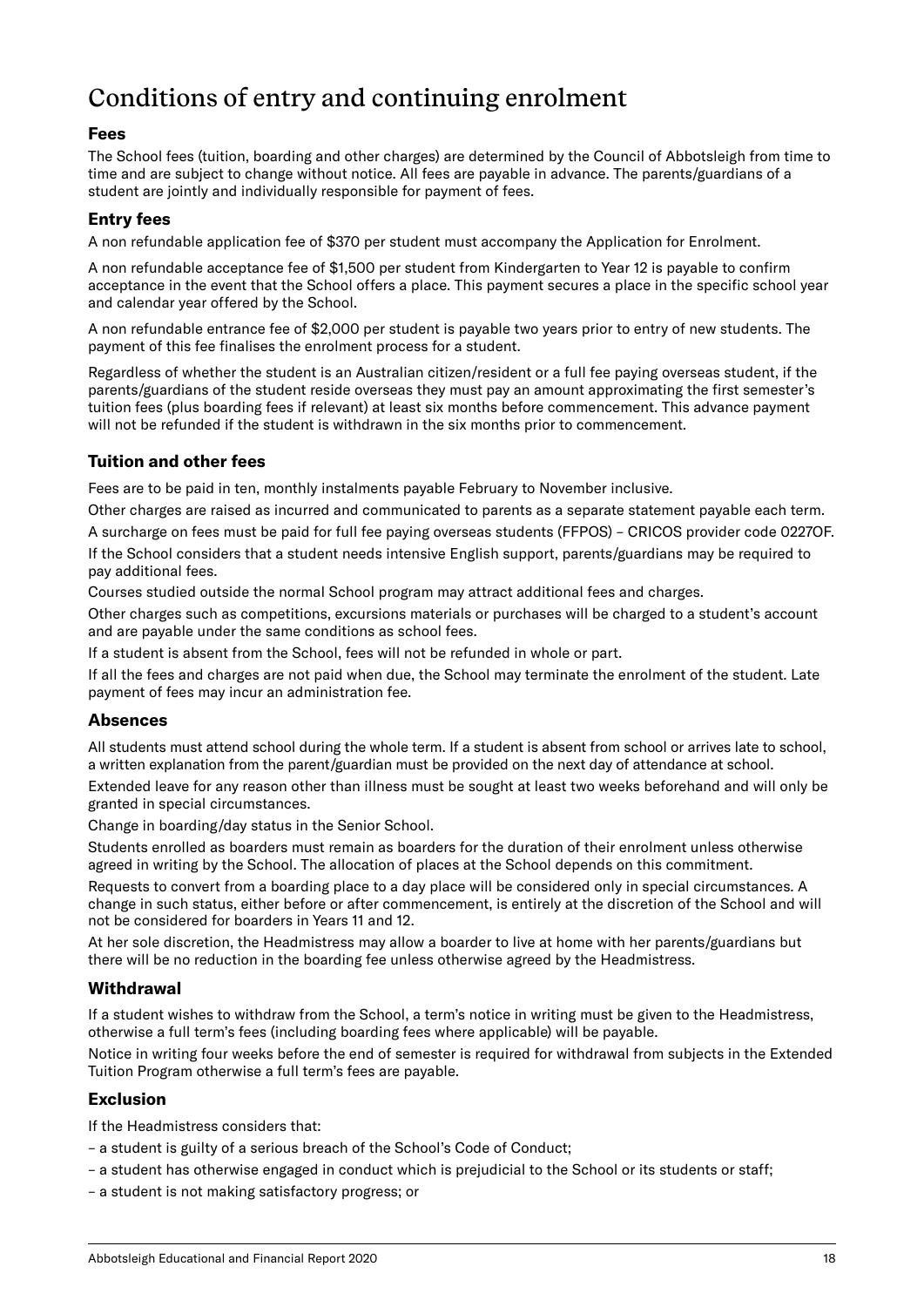– a mutually beneficial relationship of trust and cooperation between a parent/guardian and the School has broken down to the extent that it adversely impacts on that relationship,

the Headmistress may exclude the student permanently or temporarily from the School at her absolute discretion and no remission of fees will be granted.

#### **Uniform**

All students are required to wear the school uniform as prescribed neatly and properly at school, in travelling to and from school, and on all school occasions unless otherwise instructed. Each item of clothing must be clean, in good repair and labelled with the student's name.

#### **Discipline**

Parents/guardians agree to support the School in its discipline policy, including its Code of Conduct. A student's behaviour is required to be at all times lawful, safe for all concerned, considerate of others and a good reflection on herself, her family and the School.

#### **School Council and Headmistress**

All parents/guardians and students must accept and abide by the requirements and directions of the School Council and the Headmistress and not interfere in any way with the conduct, management and administration of the School.

#### **School activities**

Parents/guardians must support the Christian and communal activities of the School. All students must attend all Christian Studies classes, Chapel services, assemblies, outdoor education programs and excursions as appropriate.

As an Anglican School, we respect the rights of each person to hold different beliefs. However, in light of our own Christian beliefs, we are unable to accommodate the religious practices of other faiths in school.

By enrolling a student in the School parents/ guardians give permission for the student to take part in all school activities including excursions, outdoor education programs and Saturday sport.

Students are required to attend all compulsory outdoor education programs and other activities. The Headmistress will only excuse students from attendance in special circumstances. Charges for outdoor education programs and other activities are payable even if illness or any other reason prevents attendance, unless otherwise decided by the Headmistress.

Participation in particular co-curricular, extended tuition activities, outdoor education programs and excursions may be subject to qualifying conditions.

#### **Courses and programs**

The School reserves the right to amend its academic and other programs at any time without notice. This may include discontinuance of teaching subjects and other programs.

Medical details and urgent medical treatment Parents/guardians must complete and return a medical disclosure form as required by the School.

If illness or injury to the student necessitates urgent hospital or medical treatment including but not limited to injections, blood transfusions and the like and where the parent or guardian is not contactable after making reasonable efforts, the parents/ guardians authorise the School to give authority for such treatment without the School or its employees or agents incurring any legal liability. The parents/ guardians indemnify the School, its employees and agents in respect of all costs and expenses arising directly or indirectly out of such treatment.

#### **School reports**

School reports are sent to the address notified by the parents or guardians. Where parents are separated or divorced, reports will be sent to both parents at the address notified by each parent.

The only circumstances where this will not occur is where a parent advises that he or she does not wish to receive reports or fails to notify the School of an address to which it is to be sent, or where the School is given a copy of an order or agreement which provides reports are to be sent to one parent.

#### **Newsletter**

The School publishes an online newsletter, named The Shuttle, containing information of importance to parents/ guardians. Both parents/guardians and students are required to read this newsletter.

#### **Updates**

Parents/guardians must advise the School in writing of any change of address, contact details or other information on the Application for Enrolment. Applications and enrolments may be cancelled if the School loses contact with parents/guardians or has mail returned to it.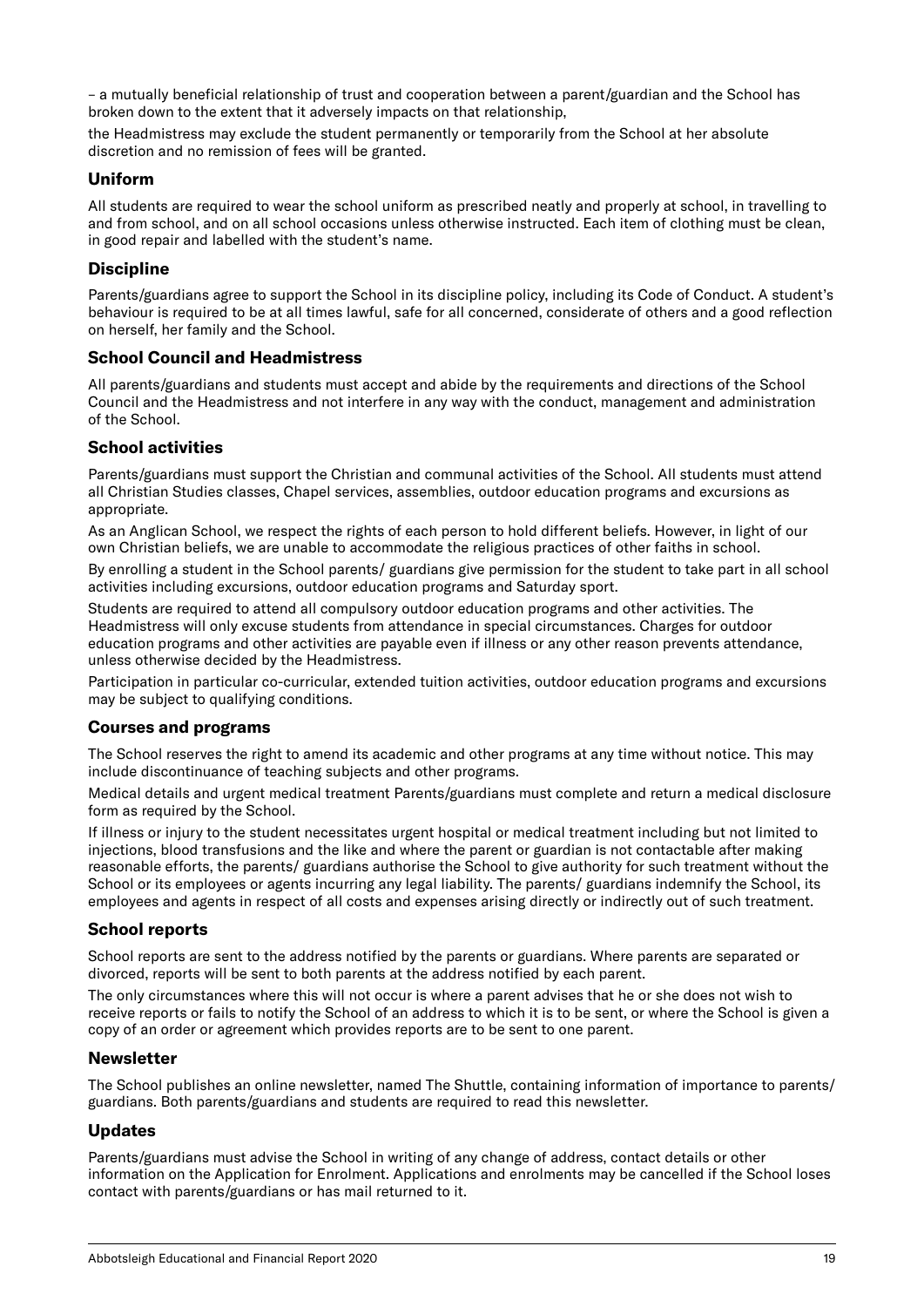Parents/guardians must inform the School of details of any specific needs that may impact on the student's education and/or participation in programs provided by the School.

Parents/guardians must inform the School of the details of any Court Order or Parenting Plan relevant to the student and any changes to any Order or Plan.

#### **Insurance**

The School does not take any responsibility for insuring the cost of medical or dental expenses in the case of accidents involving the students while playing sport or taking part in school activities.

Parents/guardians are therefore advised to consider taking out the appropriate insurance cover. Students are responsible for their personal belongings and the School will not be liable for any loss of those belongings.

#### **Privacy statement**

The information supplied on an Application for Enrolment is required by the School to manage the enrolment application. No personal information will be disclosed outside the School without the express consent of the parents/guardians unless it is for the purpose of the School providing services to the student or the parents/ guardians, advancing or protecting the needs of the student or parents/ guardians or a related secondary purpose, except when required by law. The School's privacy policy is available at www.abbotsleigh.nsw.edu.au.

#### **Alterations to Conditions of Entry**

The Council of Abbotsleigh may alter these Conditions of Entry and Continuing Enrolment at any time by giving one term's notice and any alteration will be binding on the parents or guardians as if originally embodied in these Conditions.

### Characteristics of the student body

Abbotsleigh is an independent Pre K-12 Anglican School for Girls currently enrolling 1,500 students. Situated in Wahroonga on the north shore of Sydney, the School has both a Junior and Senior campus with boarding available for senior girls. In 2010 the School introduced a Transition class for girls aged four years and an Early Learning Centre for boys and girls from birth to five years.

Additional information regarding the characteristics of the student body is available from the My School website.

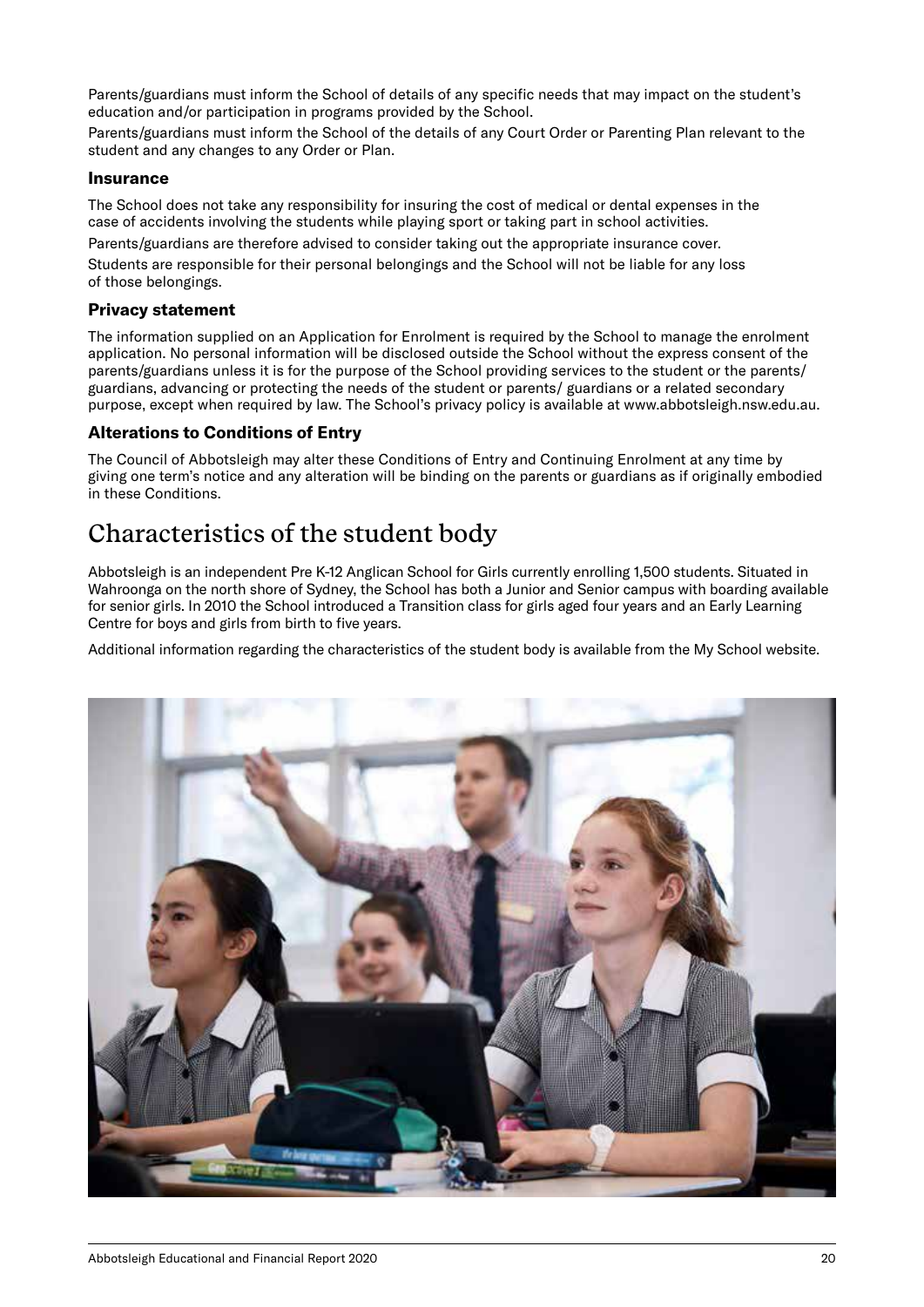# School policies

Abbotsleigh seeks to provide a safe and supportive environment by implementing student welfare policies that promote a sense of self-worth and encourage each girl in developing inner strength and a philosophy of life which will enable her to be an independent, constructive and compassionate world citizen with a will to serve.

| Table 9 - Student welfare policies 2020 |  |  |  |  |
|-----------------------------------------|--|--|--|--|
|-----------------------------------------|--|--|--|--|

| <b>Policy</b>                                                                                                                                                                                                                                                                                                                                                                                                                                                  | <b>Changes in 2020</b>                                                                                          | <b>Access to policy statement</b>                                                                                                                                           |
|----------------------------------------------------------------------------------------------------------------------------------------------------------------------------------------------------------------------------------------------------------------------------------------------------------------------------------------------------------------------------------------------------------------------------------------------------------------|-----------------------------------------------------------------------------------------------------------------|-----------------------------------------------------------------------------------------------------------------------------------------------------------------------------|
| <b>Child Protection Policy</b><br>Definitions<br>Legislation<br>Duty of care requirements<br>Screening protocols<br>Investigation<br>Reporting procedures<br><b>Notifications</b>                                                                                                                                                                                                                                                                              | Amendments to Policy to<br>reflect changes to the<br>statutory framework                                        | Issued to all staff online and in<br>procedural handbook<br>Full text of the policy is available<br>on request to the Headmistress<br>Relevant annual training<br>$\bullet$ |
| <b>Staff Code of Conduct</b><br>• Personal and professional<br>behaviour<br>• Duty of care<br>• Physical contact<br>Copyright<br>Security of information<br>$\bullet$<br>Use of School facilities and<br>$\bullet$<br>equipment<br>Discrimination and harassment<br>Personal interests<br>Media contact<br>Gifts and benefits                                                                                                                                  | Amendments to use of<br>social media<br>Amendments to accommodate<br>transition to off-site digital<br>learning | Issued to all staff online and in<br>procedural handbook<br>Full text of the policy is<br>available on request to the<br>Headmistress                                       |
| <b>Student Code of Behaviour</b><br>Rationale<br>Expectations<br>Consequences<br>Behaviour management responses<br>are based on procedural fairness.<br>Parents are involved in behaviour<br>management responses involving<br>serious consequences.<br>General guidelines<br>Travel<br>Use of technology<br>Corporal punishment is prohibited<br>expressly. Abbotsleigh does not<br>sanction administering of corporal<br>punishment by non-School<br>persons | $\cdot$ NA                                                                                                      | Issued to staff, students and<br>$\bullet$<br>parents in the student diary<br>• Full text of the code is available<br>on request to the Headmistress                        |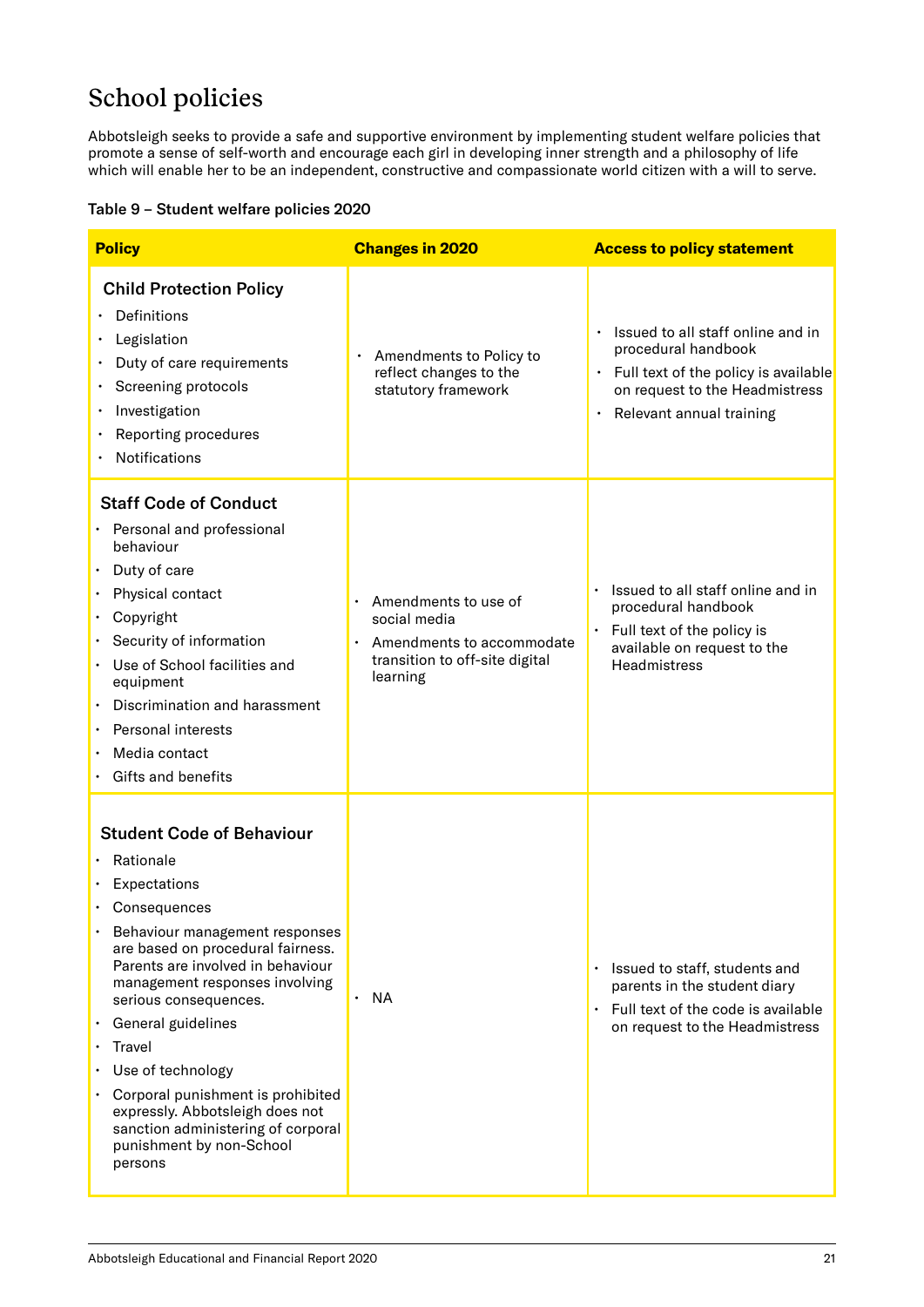| <b>Policy</b>                                                                                                                                                                                                                                                                   | <b>Changes in 2020</b>                                                            | <b>Access to policy statement</b>                                                                                                                     |
|---------------------------------------------------------------------------------------------------------------------------------------------------------------------------------------------------------------------------------------------------------------------------------|-----------------------------------------------------------------------------------|-------------------------------------------------------------------------------------------------------------------------------------------------------|
| <b>Academic Care Policy</b><br>Rationale<br>Policy statement<br>Junior School procedures<br>· Senior School procedures<br>• Access to counselling                                                                                                                               | <b>NA</b>                                                                         | Issued to staff online and in<br>procedural handbook<br>Full text of the policy is<br>$\bullet$<br>available on request to the<br><b>Headmistress</b> |
| <b>Communication Policy</b><br>Rationale<br>General communication<br>channels<br>Reporting to parents<br>Handling of personal information<br>Principles of procedural fairness<br>underpin responses to<br>complaints and grievances<br>notified by parents and/or<br>students. | Amendments addressing email<br>$\bullet$<br>protocols                             | Issued to staff online<br>• Full text of the policy is<br>available on request to the<br>Headmistress                                                 |
| <b>Supervision Policy</b><br>• General duty of care<br>Grounds supervision<br>Excursions<br><b>Outdoor Education</b><br>WH&S regulations                                                                                                                                        | <b>NA</b>                                                                         | Issued to staff online and in<br>procedural handbook<br>Full text of the policy is<br>$\bullet$<br>available on request to the<br><b>Headmistress</b> |
| <b>Security Policy</b><br>Responsibility statement<br>Policy priorities<br>Security management<br>Security procedures<br>Identification protocols<br>Security patrols                                                                                                           | <b>NA</b>                                                                         | Issued to staff online and in<br>procedural handbook<br>Full text of the policy is<br>available on request to the<br><b>Headmistress</b>              |
| <b>Emergency Policy</b><br>Responsibilities<br>Priorities<br><b>Evacuation drills</b><br>Mobility impaired response<br>Civil disobedience<br>Fire<br>Bomb threat<br>Lockdown procedures                                                                                         | <b>NA</b>                                                                         | Issued to staff online and in<br>procedural handbook<br>• Full text of the policy is<br>available on request to the<br><b>Headmistress</b>            |
| <b>Critical Incident Policy</b><br>Response flow chart                                                                                                                                                                                                                          | Reviewed annually<br>$\bullet$<br>Amendments detailing<br>pandemic response plans |                                                                                                                                                       |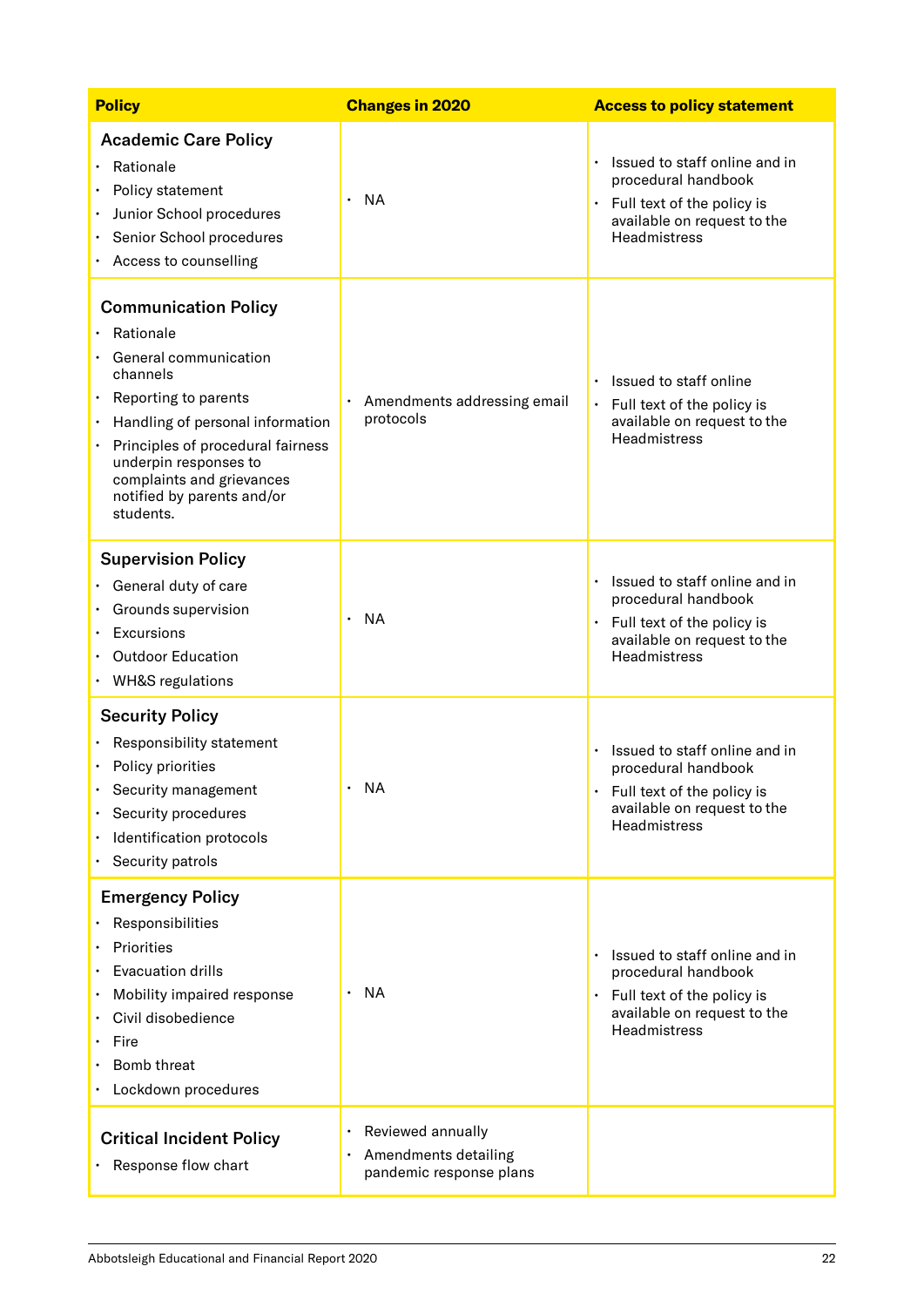| <b>Policy</b>                                                                                                                                                                                     | <b>Changes in 2020</b>                                 | <b>Access to policy statement</b>                                                                                                                     |
|---------------------------------------------------------------------------------------------------------------------------------------------------------------------------------------------------|--------------------------------------------------------|-------------------------------------------------------------------------------------------------------------------------------------------------------|
| Immediate action<br>Decision making matrix<br>$\bullet$<br>24 hour response<br>$\bullet$<br>• 72 hour response<br>• First week response<br>• First month response<br>$\cdot$ Longer term response |                                                        | Issued to staff online and in<br>procedural handbook<br>Full text of the policy is<br>$\bullet$<br>available on request to the<br><b>Headmistress</b> |
| <b>Anti-Bullying Policy</b><br>Strategies<br>Preventative measures<br>Examples/Explanations<br>Reporting<br>$\bullet$<br>Investigating<br>٠<br>• Responding<br>Parents                            | Amendments addressing online<br>$\bullet$<br>incidents | Issued to staff online and in<br>procedural handbook<br>Full text of the policy is<br>$\bullet$<br>available on request to the<br><b>Headmistress</b> |

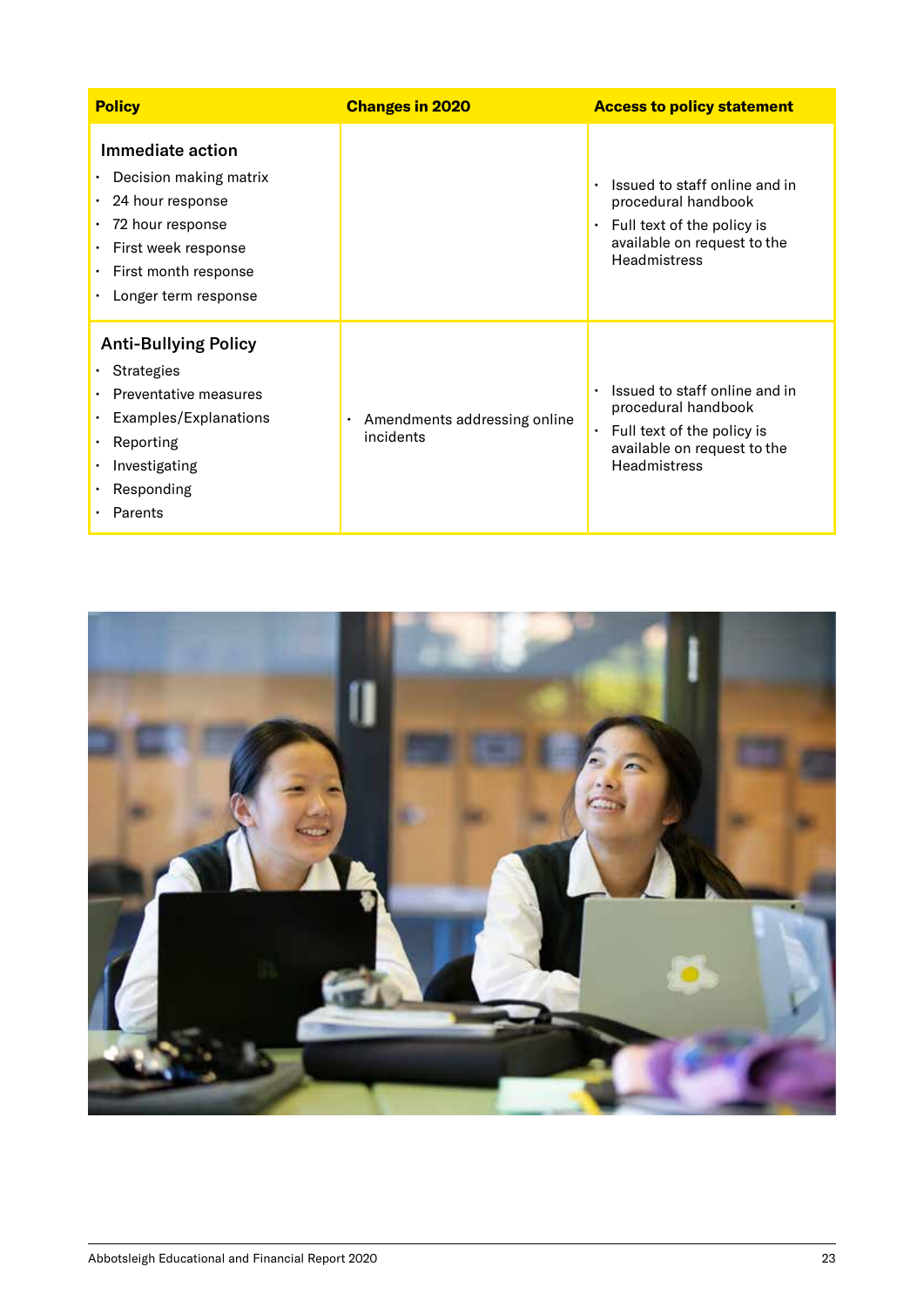# Discipline policy

Discipline is viewed as a positive process enabling people to participate as productive, responsible members of the community. An important part of education is to lead students to develop effective self-discipline so that at all times they behave in a manner that is safe, legal and considerate.

Each student is expected to speak and behave in a manner that reflects well on herself, her family and her school.

The policy includes statements on the School's expectations of students, teachers, student leaders and parents.

Corporal punishment is prohibited expressly. Abbotsleigh does not sanction administering of corporal punishment by non-School persons.

The full text of the policy is provided to the School community online and in procedural handbooks. Members of the public wishing to view the full text of the policy should request a copy of the document from the Headmistress..

# Complaints and disputes policy

The School has positive, clear and effective processes for resolving grievances. These processes build strong relationships, dispel anxiety and ultimately provide students with an enhanced learning environment. The policy includes guidelines for students, staff and parents and information pertinent to the general community.

The full text of the policy is provided to the School community online and in procedural handbooks. Members of the community wishing to view the full text of the policy should request a copy of the document from the Headmistress.

# School determined improvement targets

#### Table 10 – Report on priorities for 2020

| <b>Priority</b>            | <b>Achievement</b>                                                  |
|----------------------------|---------------------------------------------------------------------|
| Priority Project approvals | Three priority projects approved for construction during            |
|                            | 2020/2021: Junior Library, Senior Science Centre, Senior Art Centre |

#### Table 11 - Priorities for 2021

| <b>Priority</b>                                        | <b>Achievement</b>                                         |
|--------------------------------------------------------|------------------------------------------------------------|
| Commence construction of Stage 1 priority projects and | Construction of three priority projects commenced December |
| commence planning for Stage 2 projects                 | 2020 and progressing according to schedule during 2021     |

# Initiatives promoting respect and responsibility

- Examined Life Service Learning Projects integrated into the English program where students are invited to examine a social or environmental issue in depth and propose a plan of action for meeting an existing gap in services or advocating for change in a responsible way. Students look at the issue in light of their wide reading and research on what it means to live a meaningful and fulfilled life. This project includes ongoing journal reflection and an active service component.
- K-12 values clarification study
- The Applied Learning Experience operates in Year 10. Students organise and implement a week long program, which includes a service element
- K-12 service committees in which students work together in vertical groupings to enact service projects
- The Peer Reading Program in which Year 6 students assist Kindergarten students with reading
- The School Service Project an annual event
- Year based Service Learning projects
- The Peer Support Program
- The Student Exchange Program where girls from Abbotsleigh spend a term at a school overseas and girls from overseas spend a term at Abbotsleigh
- The Abbotsleigh Readers' Challenge to raise money for and awareness of Indigenous literacy issues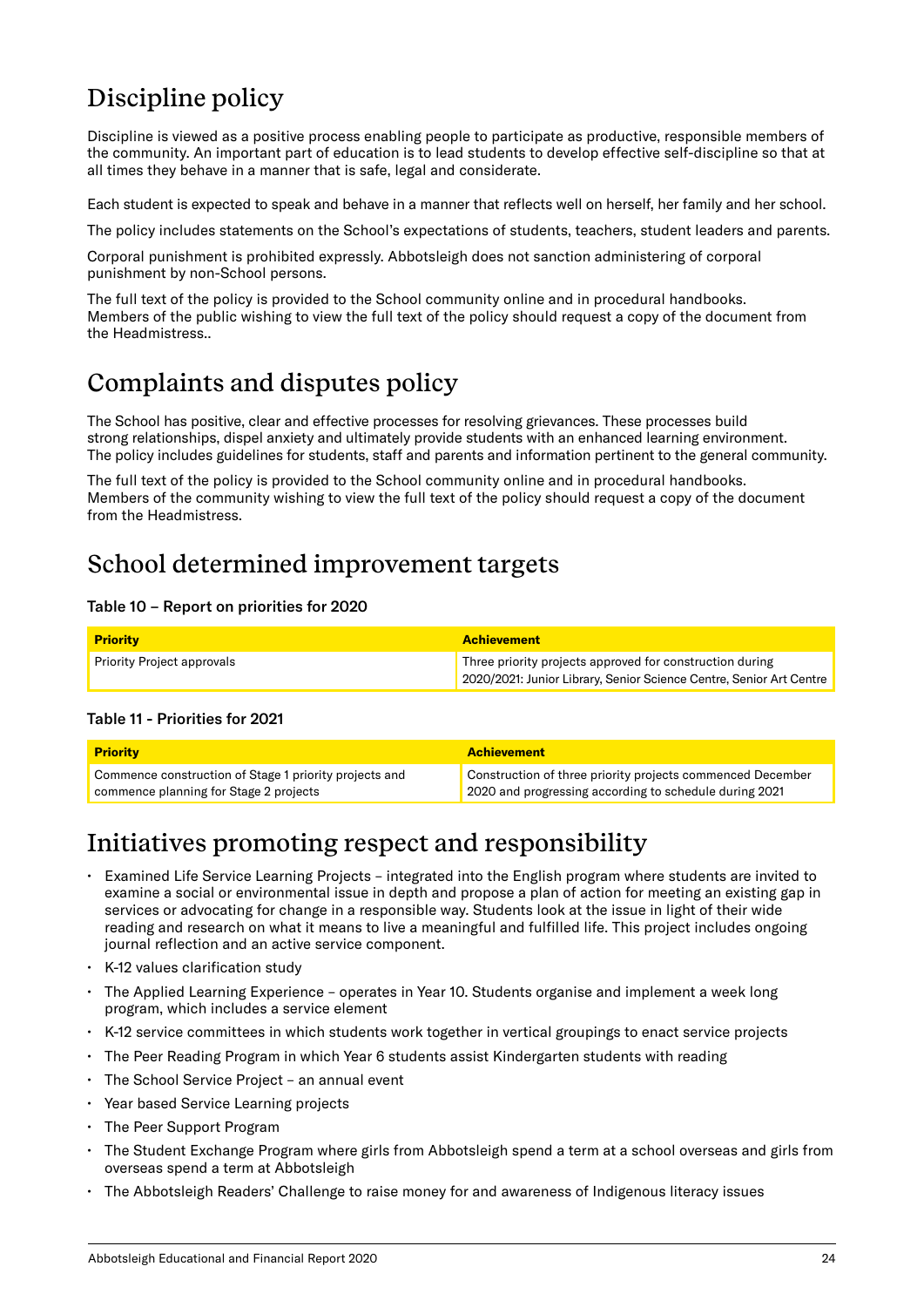- The MS Readathon, raising money for the Multiple Sclerosis Foundation
- Participation in Reconciliation Week assemblies
- Raising money through donation for our eight sponsored World Vision children

### Parent, teacher and student satisfaction

#### **Parent satisfaction**

The School communicates freely with parents and parent involvement is welcomed and encouraged. Parents contribute to the Abbotsleigh Strategic Plan through the strategic planning forum.

The following parent groups play an active role in the School: Abbotsleigh Parents' Association, Abbotsleigh Boarder Parents' Association and the Abbotsleigh Prayer Group. The level of parent involvement in these groups is very high and discussions throughout the year indicated that parent satisfaction is extremely positive.

#### **Student satisfaction**

The School provides a range of experiences that provide students with opportunities to develop skills for life including those related to resilience, risk taking, conflict resolution, communication and service. These include: outdoor education, Service Learning, peer support, Applied Learning Experience and leadership workshops. The School collects feedback from students on these programs. This feedback indicates that students have a very positive view of the School and the developmental opportunities it offers.

Teaching staff also collect feedback from students as a component of their performance appraisal.

Exit surveys of the girls reveal high levels of satisfaction with the School. The words most commonly used by girls to describe their experience at Abbotsleigh are: 'fun', 'full of spirit' and 'opportunities'. Students ranked the majority of courses as challenging and felt that they had their individual needs met.

#### **Teacher satisfaction**

Teacher surveys collect information on levels of satisfaction with organisational and physical elements of the School. Teachers are generally satisfied with organisational elements of the School with some concerns expressed about the impact of administration tasks on teaching and the difficulties of balancing work and family commitments.

Responses concerning physical elements indicate high levels of teacher satisfaction.

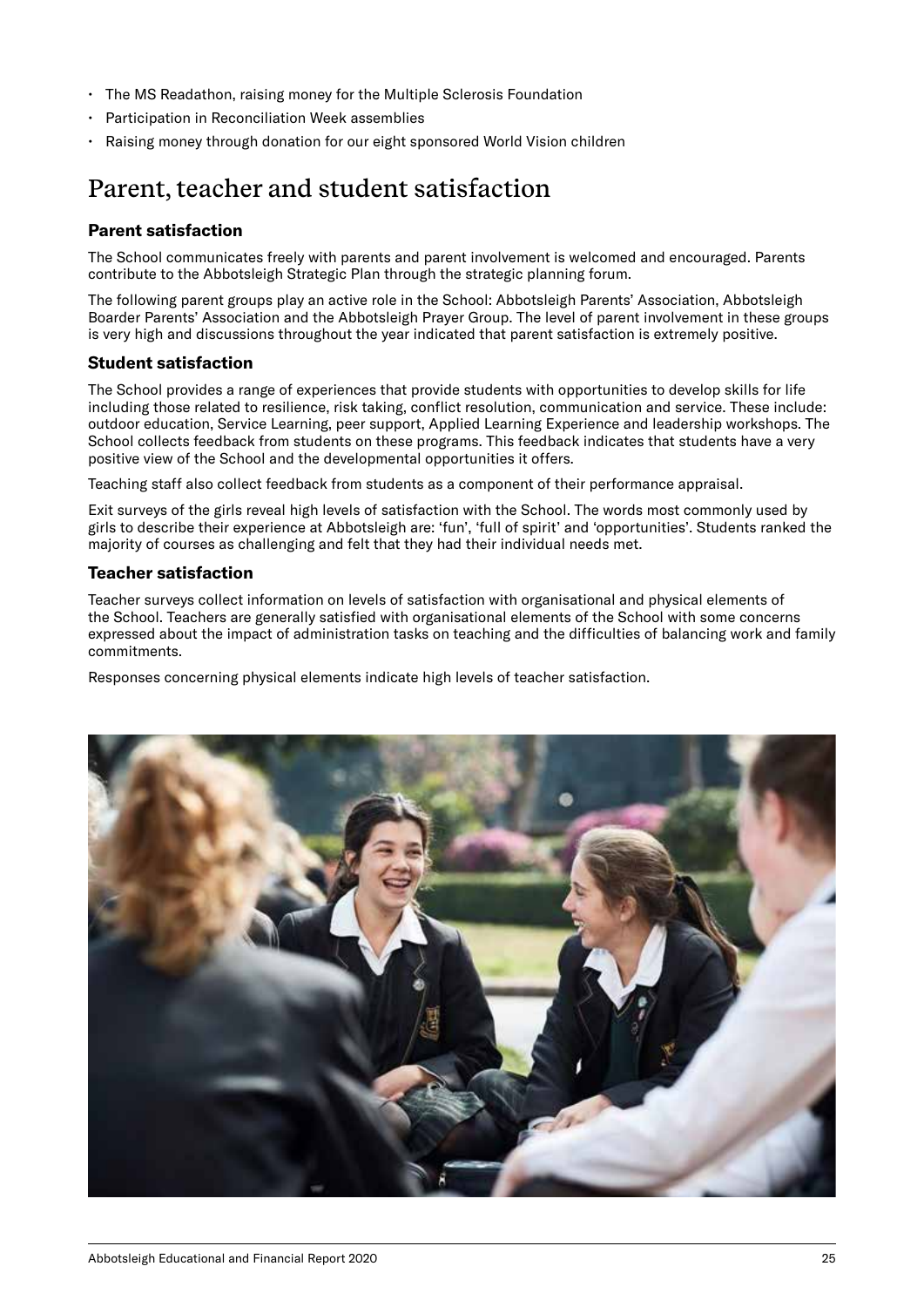# Summary of financial information





#### Table 13 – Summary of financial information – Expenditure 2020

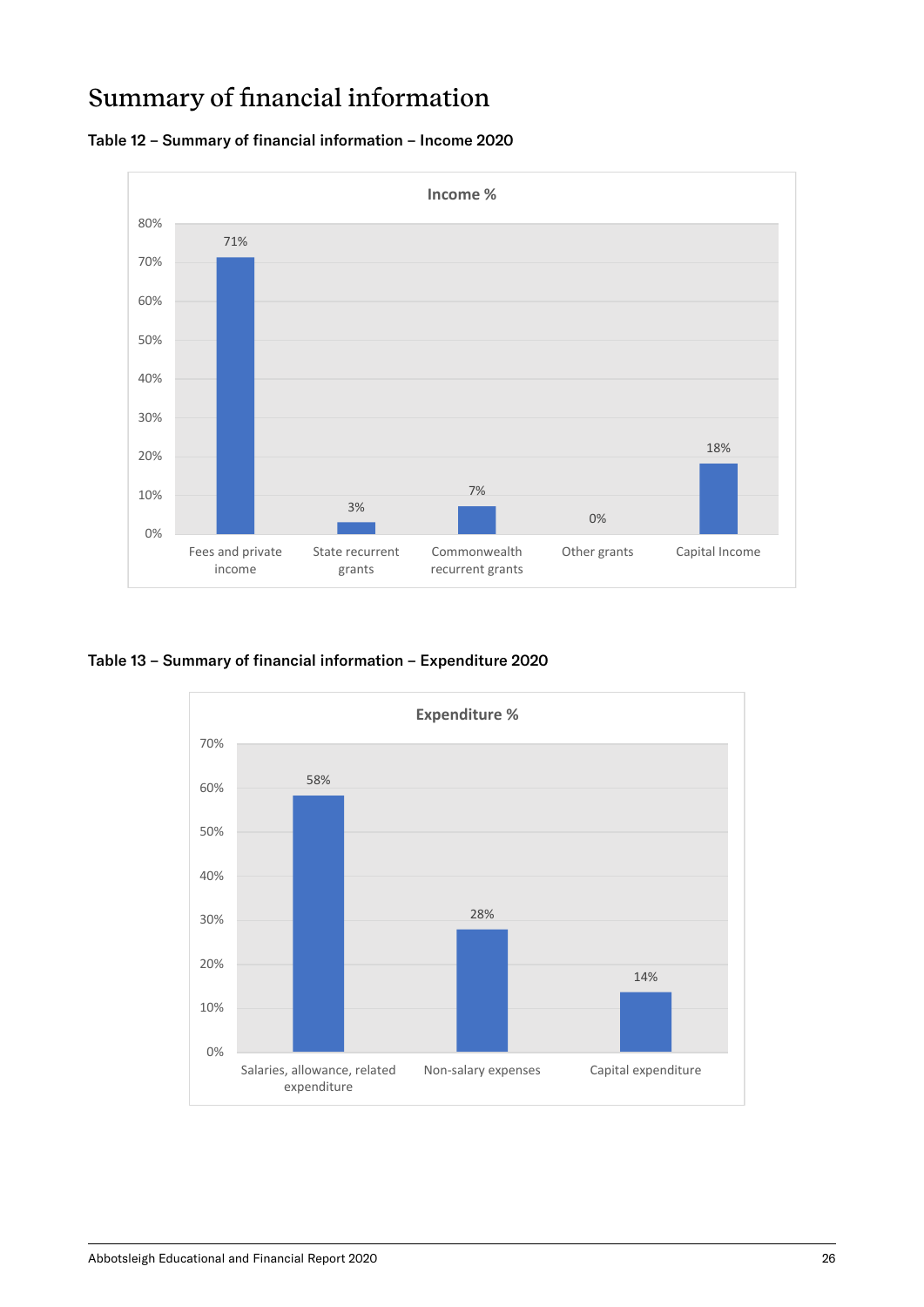